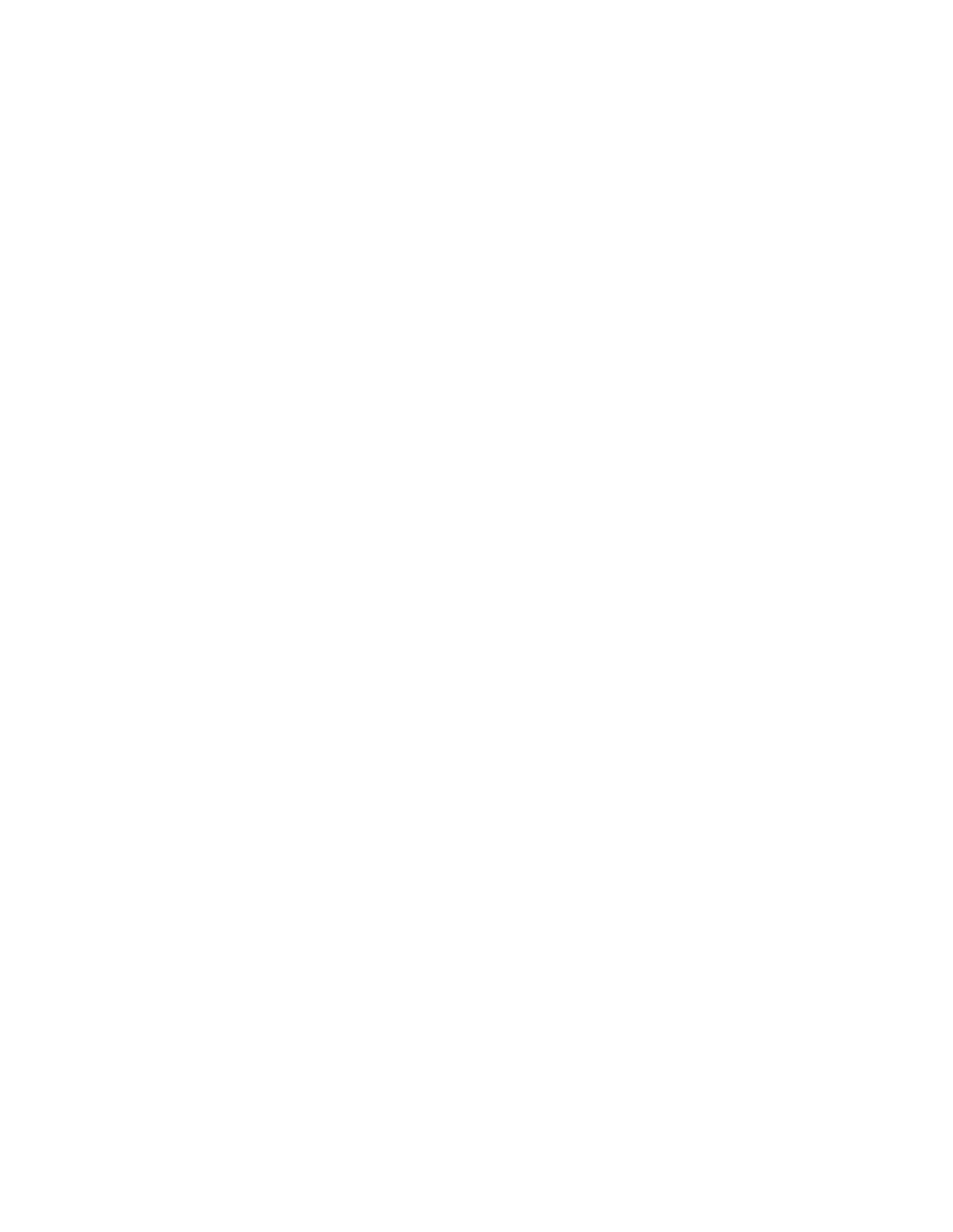2011 6000 1 of 4

**Students** 

# **SUBJECT: SEXUAL HARASSMENT OF DISTRICT PERSONNEL**

 The Board of Education affirms its commitment to non-discrimination and recognizes its and vendors which occur on school grounds and at all school-sponsored events, programs and responsibility to provide for all District employees an environment that is free of sexual harassment, including sexual violence. Sexual harassment including sexual violence is a violation of law and stands in direct opposition to District policy. Therefore, the Board prohibits and condemns all forms of sexual harassment by employees, school volunteers, students, and non-employees such as contractors activities including those that take place at locations off school premises and in another state. Since sexual violence is a form of sexual harassment, the term "sexual harassment" as used in this policy will implicitly include sexual violence even if it not explicitly stated.

Generally, sexual harassment is defined as unwelcome sexual advances, requests for sexual favors and other verbal or physical conduct of a sexual nature when:

- an individual's employment; a) Submission of such conduct is made, either explicitly or implicitly, a term or condition of
- an individual's employment;<br>
b) Submission to or rejection of such conduct by an individual is used as a basis for employment decisions affecting such individuals; and
- c) Such conduct has the purpose or effect of unreasonably interfering with an individual's work performance or creating an intimidating, hostile or offensive work environment.

 Sexual violence is defined as physical sexual acts perpetrated against a person's will or where a person is incapable of giving consent. Sexual violence as defined by New York Penal Law includes but is not limited to acts such as:

- a) Rape;
- b) Sexual assault;
- c) Sexual battery;
- d) Sexual coercion.

The Board acknowledges that in determining whether sexual harassment has occurred the totality of the circumstances should be evaluated. The Board recognizes that sexual harassment can originate from a person of either sex against a person of the opposite or same sex, and from co-workers as well as supervisors, and from a third party such as a school visitor, volunteer, or vendor, or any other individual associated with the School District. The District will designate, at a minimum, two (2) Compliance Officers, one (1) of each gender.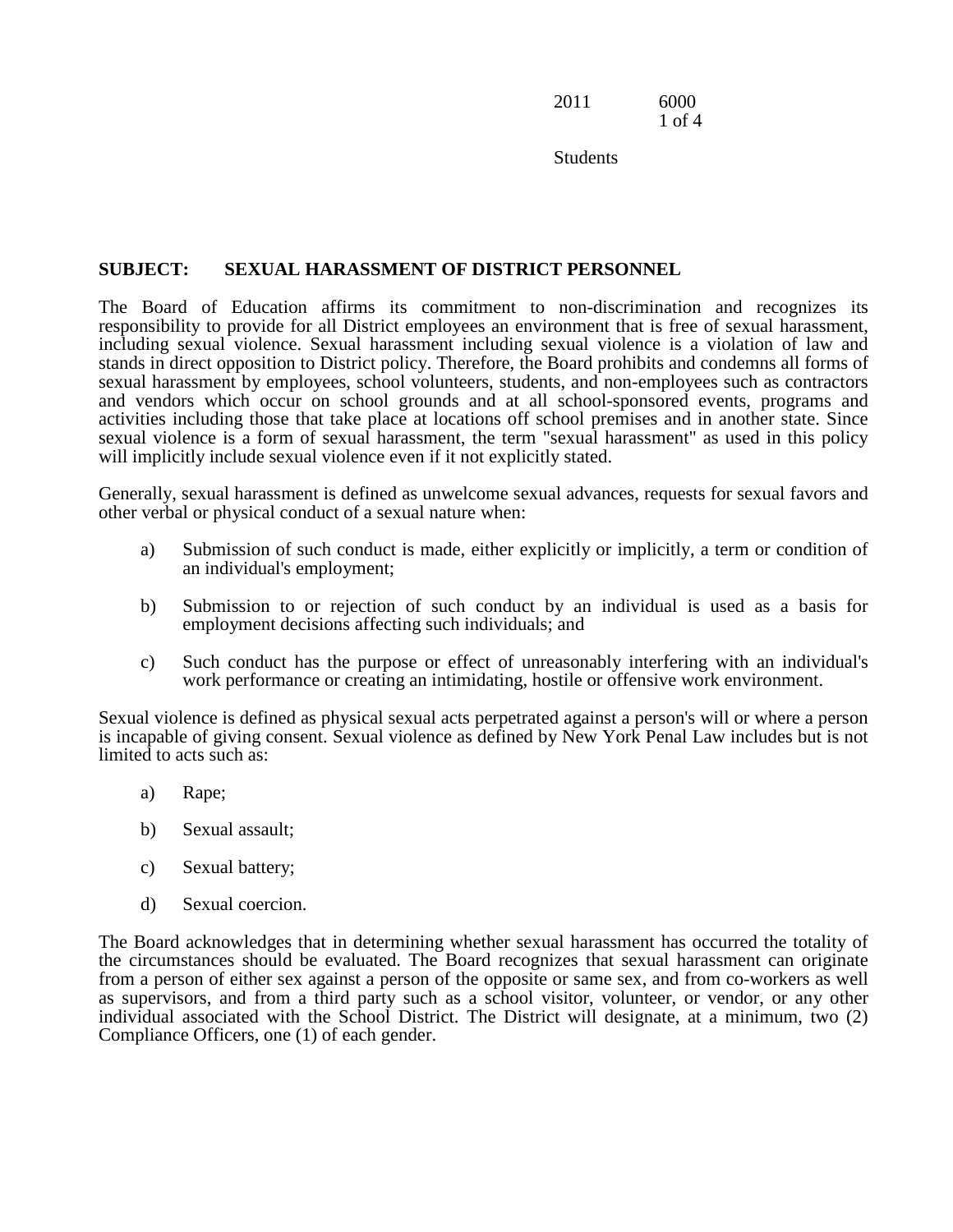**Students** 

# **SUBJECT: SEXUAL HARASSMENT OF DISTRICT PERSONNEL**

In order for the Board to enforce this policy, and to take corrective measures as may be necessary, it is essential that any employee who believes he/she has been a victim of sexual harassment in the work environment, as well as any other person who is aware of and/or who has knowledge of or witnesses any possible occurrence of sexual harassment, immediately report such alleged harassment to the District's designated Compliance Officers through informal and/or formal complaint procedures as developed by the District. Such complaints are recommended to be in writing, although verbal complaints of alleged sexual harassment will also be promptly, thoroughly and equitably investigated in accordance with the terms of this policy. In the event that the Compliance Officer is the alleged offender, the employee should report his/her complaint to the next level of supervisory authority.

 of a complaint, if the District has knowledge of or reasonably should know of or suspect any Upon receipt of an informal/formal complaint (even an anonymous complaint), the District will conduct a thorough, prompt and equitable investigation of the charges. However, even in the absence occurrence of sexual harassment, the District will investigate such conduct promptly, equitably, and thoroughly. All procedures developed by the District will provide for the prompt and equitable resolution of the sexual harassment.

 To the extent possible, within legal constraints, all complaints will be treated as confidentially and privately as possible. However, disclosure may be necessary to complete a thorough investigation of the charges, and any disclosure will be provided on a "need to know" basis. The Superintendent will inform the Board of Education of investigations involving findings of harassment.

 Based upon the results of the investigation, if the District determines that an employee has violated the terms of this policy and/or accompanying regulations, immediate corrective action will be taken, as warranted, up to and including termination of the offender's employment in accordance with legal guidelines, District policy and regulation, the District's Code of Conduct, and the applicable collective bargaining agreement(s). Third parties (such as school volunteers, vendors, etc.) who are found to have violated this policy and/or accompanying regulations will be subject to appropriate sanctions as warranted and in compliance with law.

# **Prohibition of Retaliatory Behavior (Commonly Known as "Whistle-Blower" Protection)**

The Board prohibits any retaliatory behavior directed against complainants, victims, witnesses, and/or any other individuals who participated in the investigation of a complaint of sexual harassment. Follow-up inquiries shall be made to ensure that sexual harassment has not resumed and that all those involved in the investigation of the sexual harassment complaint have not suffered retaliation.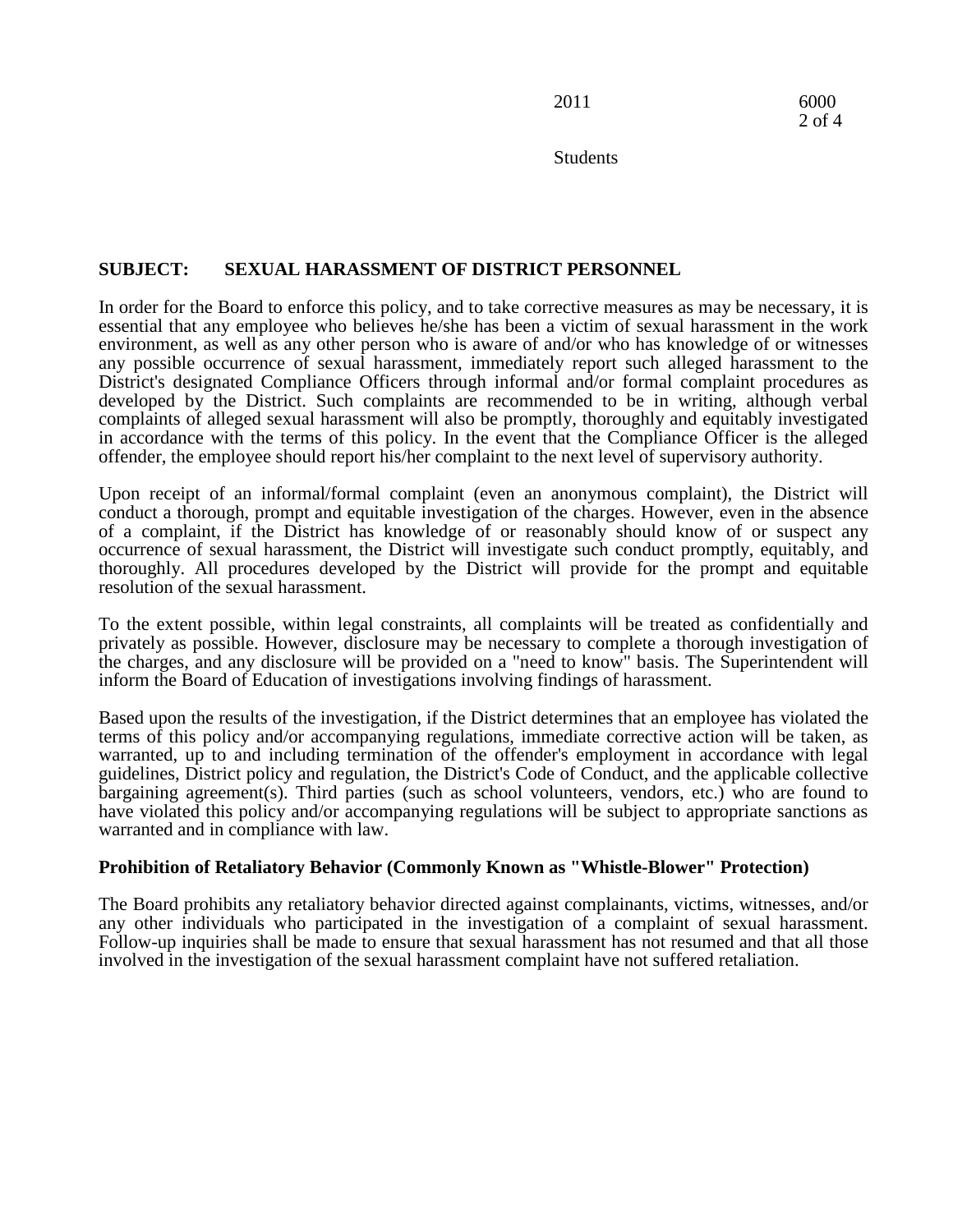3 of 4

2011 6000

**Students** 

# **SUBJECT: SEXUAL HARASSMENT OF DISTRICT PERSONNEL**

#### **Finding That Harassment Did Not Occur**

 did not occur, the Compliance Officer will so notify the complainant, the alleged offender and the appeal pursuant to District policy or regulation and/or pursuing other legal avenues of recourse. At any level/stage of investigation of alleged harassment, if a determination is made that harassment Superintendent of this determination. Such a finding does not preclude the complainant from filing an

 reserves the right to initiate staff awareness and training, as applicable, to help ensure that the school However, even if a determination is made that harassment did not occur, the Superintendent/designee community is not conducive to fostering harassment in the workplace.

In all cases, the Superintendent will inform the Board of Education of the results of each investigation involving a finding that sexual harassment did not occur.

#### **Knowingly Makes False Accusations**

Employees and/or students who *knowingly* make false accusations against another individual as to allegations of harassment may also face appropriate disciplinary action.

# **Privacy Rights**

As part of the investigation, the District has the right to search all school property and equipment including District computers. Although rooms, desks, cabinets, lockers, computers, etc. are provided by the District for the use of students and staff, the users do not have exclusive use of these locations or equipment and should not expect that materials stored therein will be private.

#### **Development and Dissemination of Administrative Regulations**

Regulations will be developed for reporting, investigating and remedying allegations of sexual harassment. An appeal procedure will also be provided to address any unresolved complaints and/or unsatisfactory prior determinations by the applicable Compliance Officer(s).

 Such regulations will be developed in accordance with federal and state law as well as any applicable collective bargaining agreement(s).

The Superintendent/designee(s) will affirmatively discuss the topic of sexual harassment with all employees, express the District's condemnation of such conduct, and explain the sanctions for harassment. Training programs will be established for employees to help ensure awareness of the issues pertaining to sexual harassment in the workplace, and to disseminate preventative measures to help reduce such incidents of prohibited conduct. Furthermore, special training will be provided for designated supervisors and managerial employees, as may be necessary, for training in the investigation of sexual harassment complaints.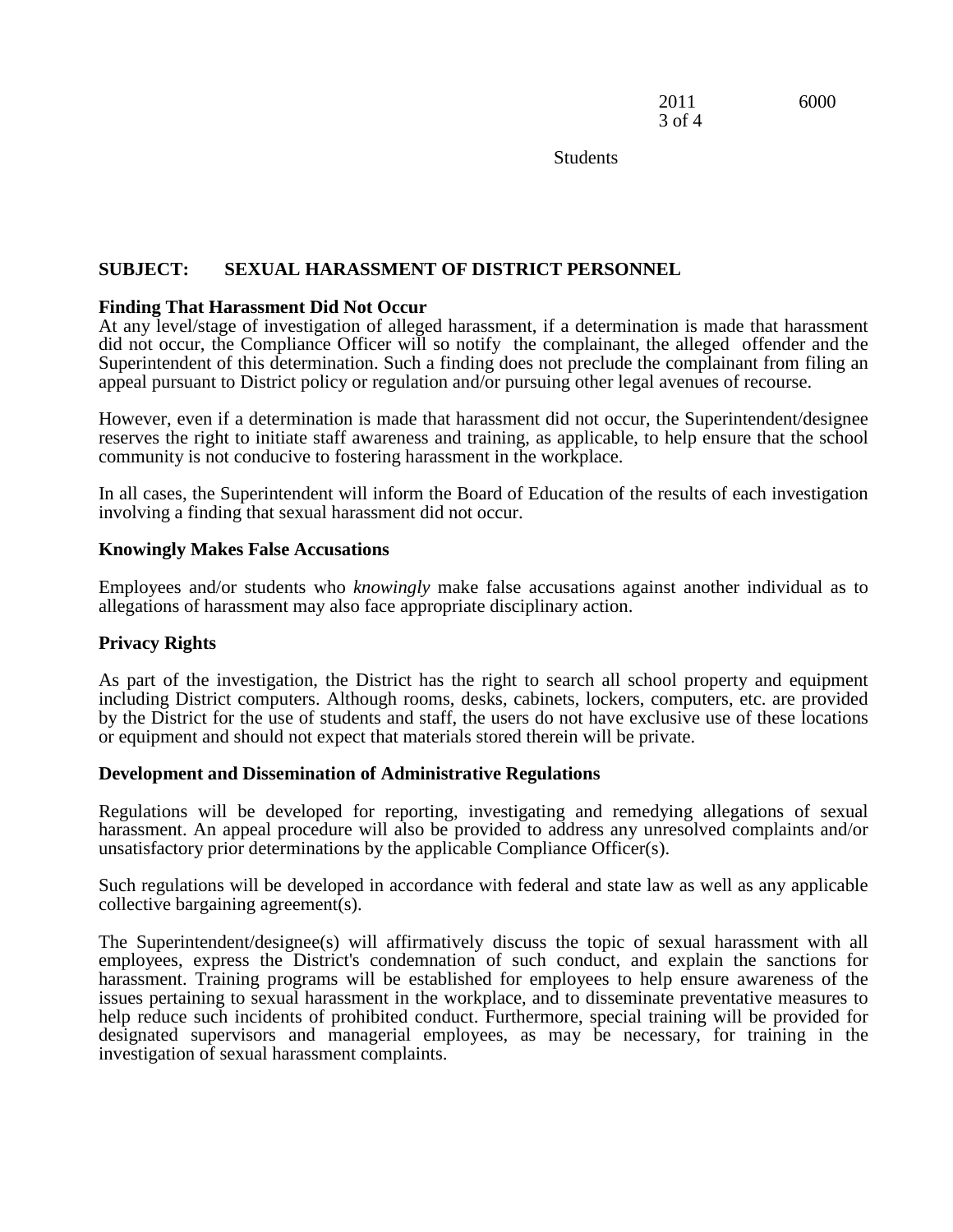2011 6000 4 of 4

**Students** 

# **SUBJECT: SEXUAL HARASSMENT OF DISTRICT PERSONNEL**

A copy of this policy and its accompanying regulations will be available upon request and may be posted at various locations in each school building. The District's policy and regulations on sexual harassment will be published in appropriate school publications such as teacher/employee handbooks and/or school calendars.

 Education Law Section 2801(1) Civil Rights Act of 1991, 42 United States Code (USC) Section 1981(a) 29 Code of Federal Regulations (CFR) Section 1604.11(a) Civil Service Law Section 75-B Executive Law Sections 296 and 297 Title VII of the Civil Rights Act of 1964, 42 United States Code (USC) Section 2000e et seq. Title IX of the Education Amendments of 1972, 20 United States Code (USC) Section 1681 et seq. 34 Code of Federal Regulations (CFR) Section 100 et seq.

Adoption Date: August 17, 2011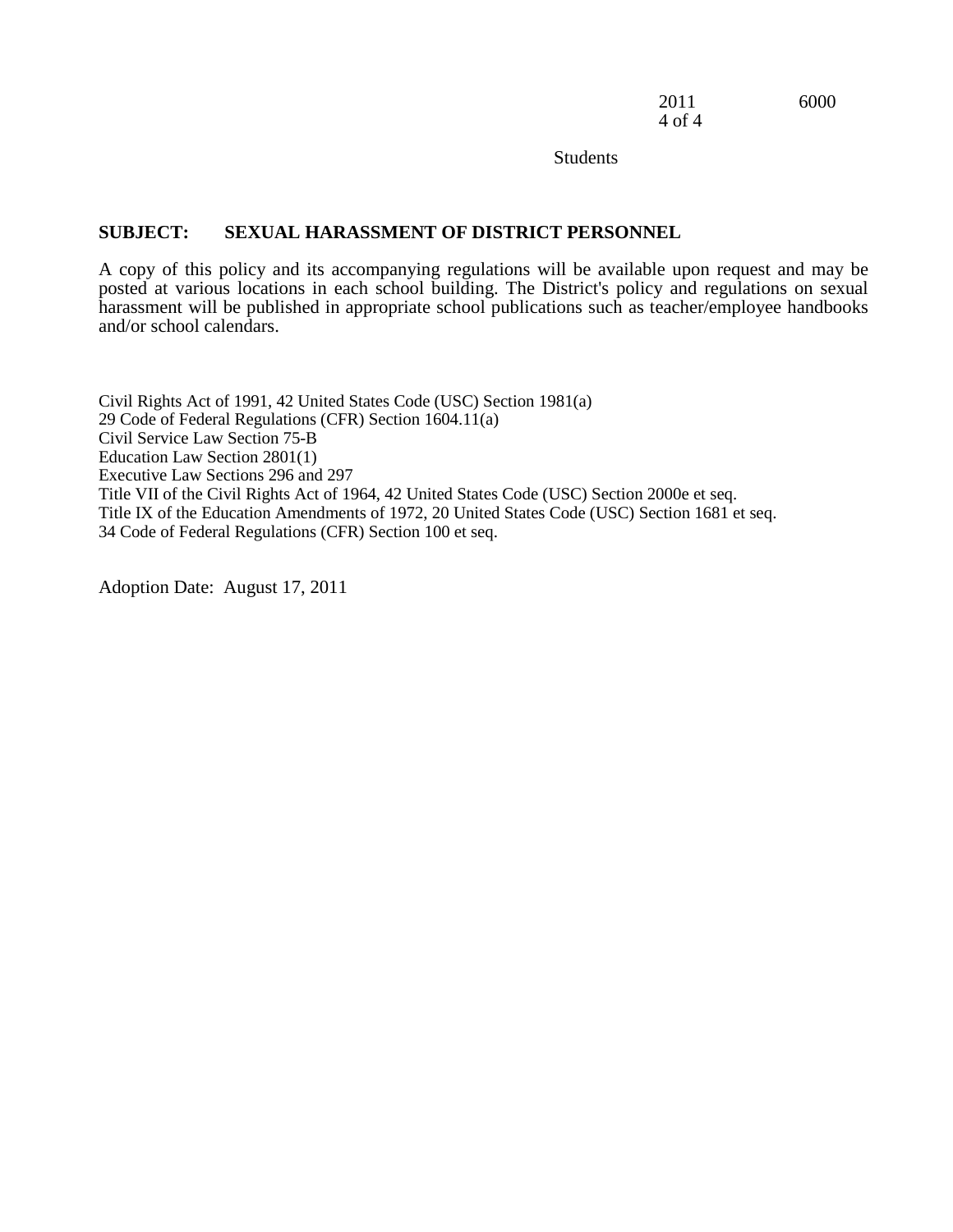2009 6110 1 of 3

Personnel

# **SUBJECT: CODE OF ETHICS FOR ALL DISTRICT PERSONNEL General Provisions**

Pursuant to the provisions of Section 806 of the General Municipal Law, the Board of Education of the Otselic Valley Central School District recognizes that there are rules of ethical conduct for members of the Board and employees of the District that must be observed if a high degree of moral conduct is to be obtained in our unit of local government. It is the purpose of this resolution to promulgate these rules of ethical conduct for the Board members and employees of the District. These rules shall serve as a guide for official conduct of the Board members and employees of the District. The rules of ethical conduct of this resolution, as adopted, shall not conflict with, but shall be in addition to any prohibition of Article Eighteen of the General Municipal Law or any other general or special law relating to ethical conduct and interest in contracts of Board members and employees.

#### **Standards of Conduct**

1) Every Board member or employee of the Otselic Valley Central School District shall be subject to and abide by the following standards of conduct:

#### **Gifts**

 solicit any gift or accept or receive any gift having a value of seventy-five dollars (\$75) or more, any other form, under circumstances in which it could reasonably be inferred that the gift was intended Pursuant to Section 805-a of the General Municipal Law, he/she shall not, directly or indirectly, whether in the form of money, services, loan, travel, entertainment, hospitality, thing or promise, or or expected to influence him/her in the performance of official duties or was intended as a reward for any official action on his/her part.

#### Confidential Information

He/she shall not disclose confidential information acquired by him/her in the course of his/her official duties or use such information to further his/her personal interest.

#### Disclosure of Interest in Contracts

 Any District Officer or employee, as well as his/her spouse, who has, will have, or later acquires an interest in any actual or proposed contract, purchase agreement, lease agreement or other agreement, including oral agreements, with the District shall publicly disclose the nature and extent of such interest in writing to his/her immediate supervisor and to the Board of Education as soon as he/she has knowledge of such actual or prospective interest. Such written disclosure shall be made part of and set forth in the Board minutes.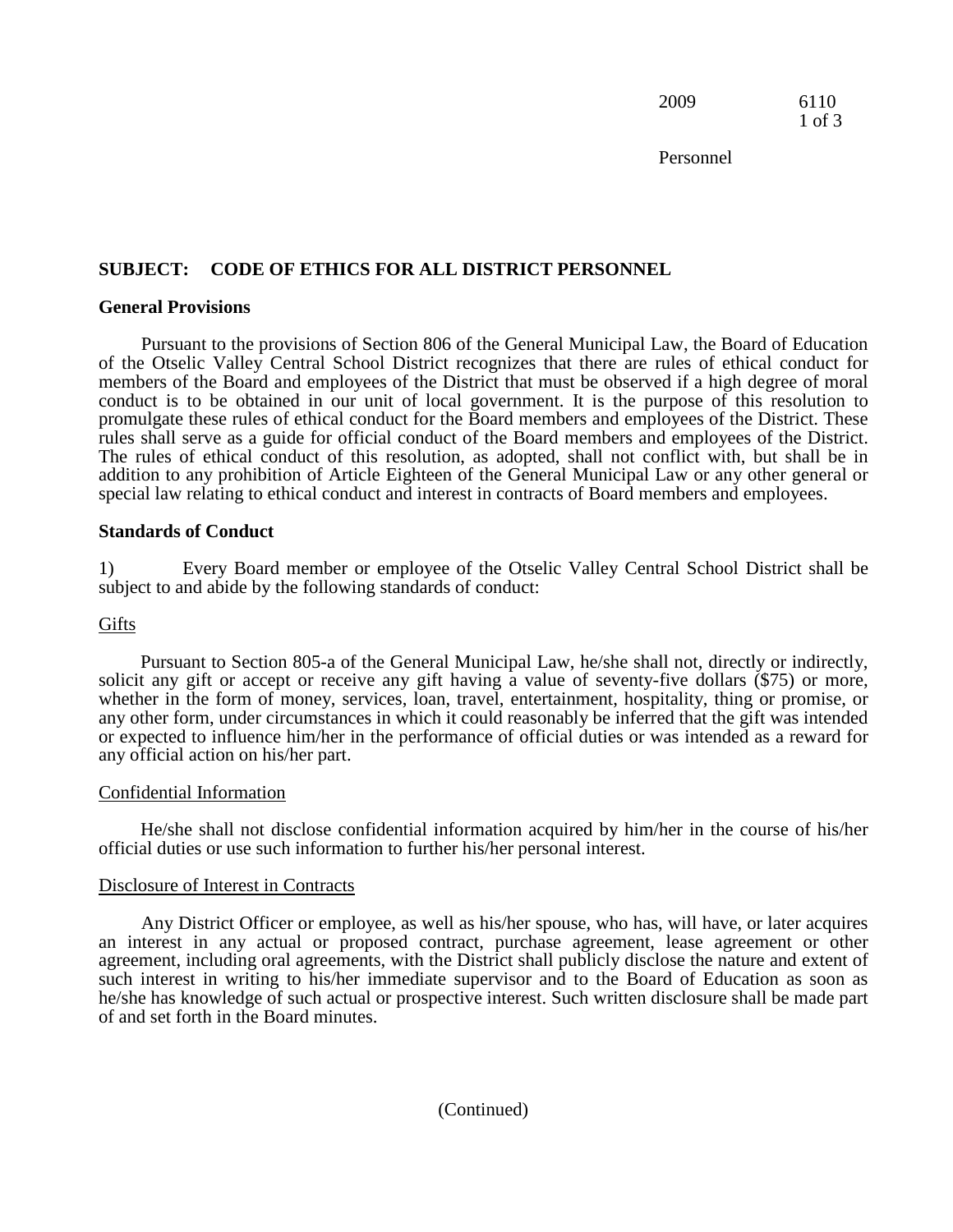2009 6110 2 of 3

Personnel

# **SUBJECT: CODE OF ETHICS FOR ALL DISTRICT PERSONNEL (Cont'd.)**

#### Representation before one's own agency

 which he/she has the power to appoint any member, officer or employee. He/she shall not receive, or enter into any agreement, express or implied, for compensation for services to be rendered in relation to any matter before any municipal agency of which he/she is an officer, member or employee or of any municipal agency over which he/she has jurisdiction or to

# Representation before any agency for a contingent fee

He/she shall not receive, or enter into any agreement, express or implied, for compensation for services to be rendered in relation to any matter before any agency of his/her municipality, whereby his/her compensation is to be dependent or contingent upon any action by such agency with respect to such matter, provided that this paragraph shall not prohibit the fixing at any time of fees based upon the reasonable value of services rendered.

#### Disclosure of interest in resolution

 publicly disclose on the official record the nature and extent of any direct or indirect financial or other To the extent that he/she knows thereof, a member of the Board of Education or employee of the Otselic Valley Central School District, whether paid or unpaid, who participates in the discussion or gives official opinion to the Board of Education on any resolution before the Board of Education shall private interest he/she has in such resolution.

#### Investments in conflict with official duties

He/she shall not invest or hold any investment directly or indirectly in any financial, business, commercial, or other private transaction, that creates a conflict with his/her official duties.

#### Private employment

He/she shall not engage in, solicit, negotiate for or promise to accept private employment or render services for private interests when such employment or service creates a conflict with or impairs the proper discharge of his/her official duties.

#### Future employment

 or employment or which was under his/her active consideration. He/she shall not, after the termination of service or employment with the School District, appear before any board or agency of the Otselic Valley Central School District in relation to any case, proceeding, or application in which he/she personally participated during the period of his/her service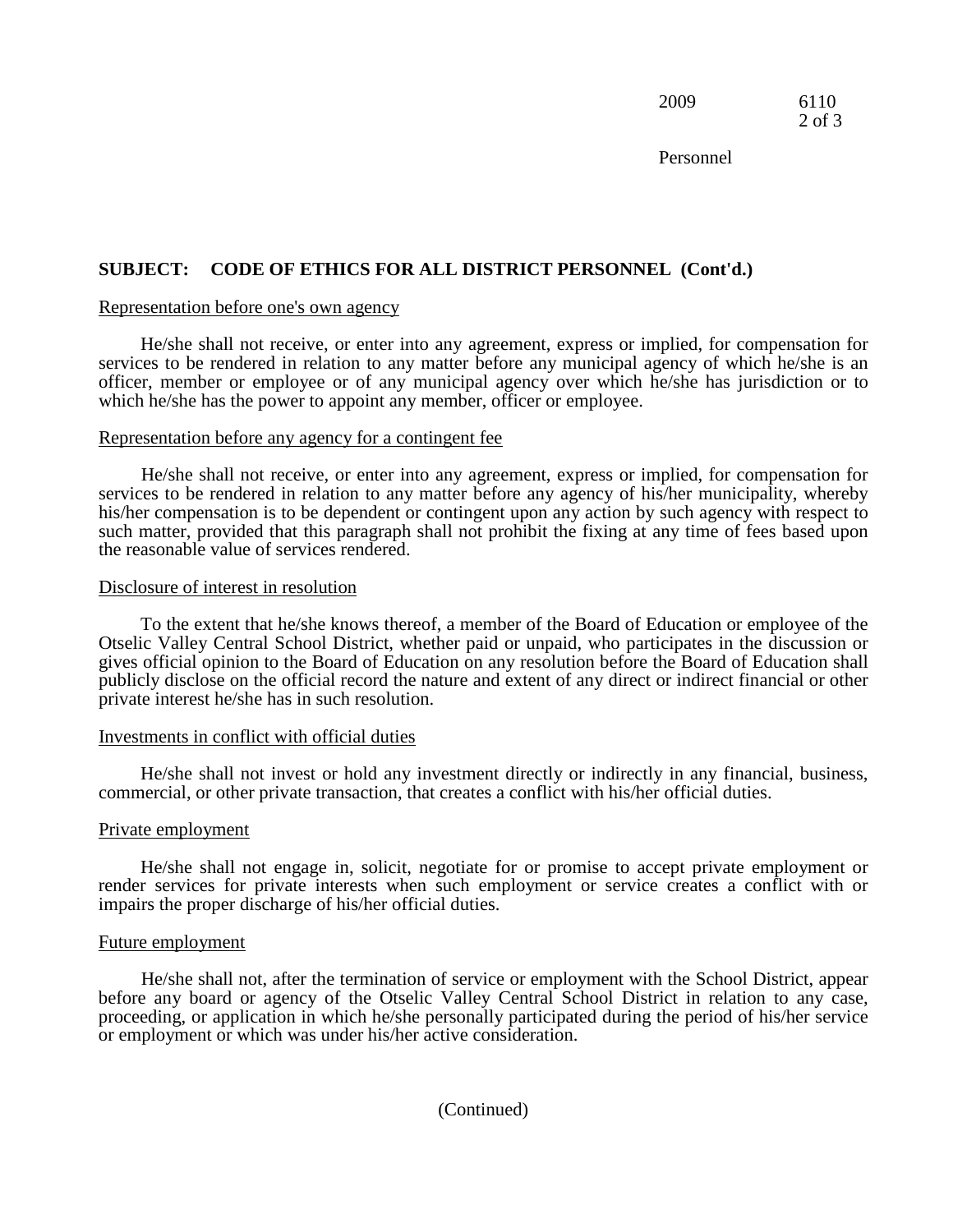2009 6110 3 of 3

Personnel

# **SUBJECT: CODE OF ETHICS FOR ALL DISTRICT PERSONNEL (Cont'd.) Legal Remedies**

#### District Officers

 In accordance with the Penal Law 60.27(5), if a District Officer is convicted of a violation of-pocket loss suffered by the District. against the District under Penal Law Article 155 relating to larceny, the courts may require an amount of restitution up to the full amount of the offense or reparation up to the full amount of the actual out-

#### Board Members and Employees

 member or employee of any claim, account, demand or suit against the Otselic Valley Central School District, or any agency thereof on behalf of himself/herself or any member of his/her family arising Nothing herein shall be deemed to bar or prevent the timely filing by a present or former Board out of any personal injury or property damage or for any lawful benefit authorized or permitted by law.

#### **Distribution/Posting of Code of Ethics**

 appointed thereafter shall be furnished a copy before entering upon the duties of his/her office or employment. The Superintendent shall also cause a copy of Article 18 of the General Municipal Law The Superintendent of the Otselic Valley Central School District shall cause a copy of this code of ethics to be distributed to every Board member and employee of the School District within thirty (30) days after the effective date of this resolution. Each Board member and employee elected or to be kept posted in each building in the District in a place conspicuous to its Board members and employees. Failure to distribute any such copy of this code of ethics or failure of any Board member or employee to receive such copy, as well as failure to post any such copy of General Municipal Law, Article 18, shall have no effect on the duty of compliance with such code or Article 18, nor with the enforcement of provisions thereof.

#### **Penalties**

 knowingly and intentionally violate any of the provisions of this code may be fined, suspended or In addition to any penalty contained in any other provision of law, any person who shall removed from office or employment, as the case may be, in the manner provided by law.

#### **Effective Date**

This resolution shall take effect immediately.

 General Municipal Law Article 18 and Section 803 Education Law Section 410 Labor Law 201-d Penal Law Article 155 and Section 60.27(5)

Adopted: 6/10/09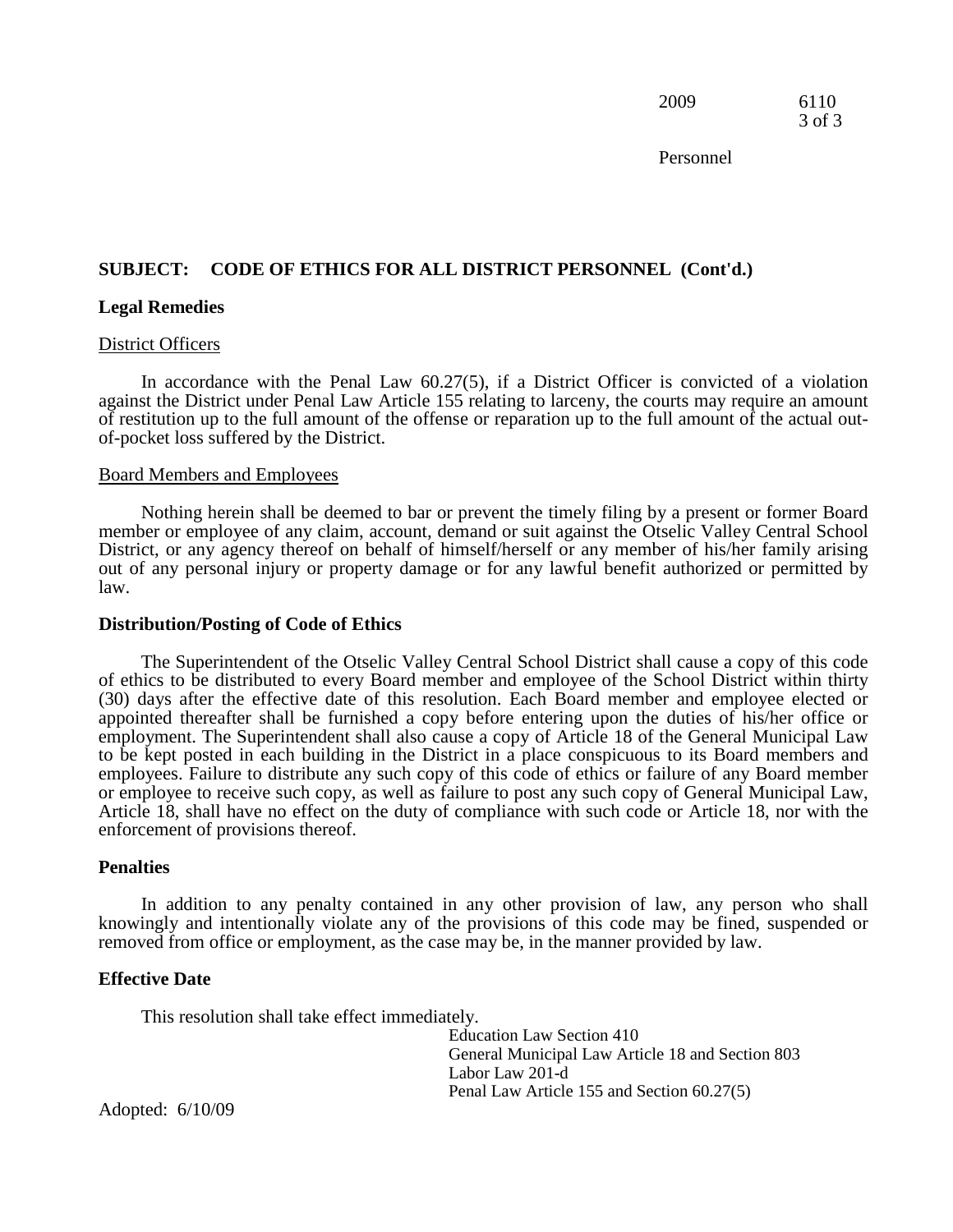2009 6120 1 of 2

Personnel

# **SUBJECT: EQUAL EMPLOYMENT OPPORTUNITY**

 opportunities for employment, retention and advancement of all people regardless of race, color, It is the policy of this District to provide, through a positive and effective program, equal creed, religion, national origin, political affiliation, sex, sexual orientation, age, marital status, military status, veteran status, disability, or predisposing genetic characteristics.

Sexual orientation is defined as heterosexuality, homosexuality, bisexuality or asexuality, whether actual or perceived.

The term "military status" means a person's participation in the military service of the United States or the military service of the state, including but not limited to, the armed forces of the United States, the army national guard, the air national guard, the New York naval militia, the New York guard, and such additional forces as may be created by the federal or state government as authorized by law.

Provisions will be provided for the publication and dissemination, internally and externally of this policy to ensure its availability to interested citizens and groups.

Additionally, administration shall establish grievance procedures that provide for the prompt and equitable resolution of complaints alleging discrimination. Those intending to file a grievance due to alleged discrimination must follow the grievance procedure as established by the District.

> 42 United States Code (USC) Section 12101 et seq. Section 504 of the Rehabilitation Act of 1973, Title VI of the Civil Rights Act of 1964, 42 United States Code (USC) Section 2000d et seq. national origin. 42 United States Code (USC) Section 2000e et seq. religion, sex or national origin. Age Discrimination in Employment Act, 29 United States Code (USC) Section 621 Americans With Disabilities Act, Prohibits discrimination on the basis of disability. 29 United States Code (USC) Section 794 et seq. Prohibits discrimination on the basis of race, color or Title VII of the Civil Rights Act of 1964, Prohibits discrimination on the basis of race, color, Title IX of the Education Amendments of 1972, 20 United States Code (USC) Section 1681 et seq. Prohibits discrimination on the basis of sex.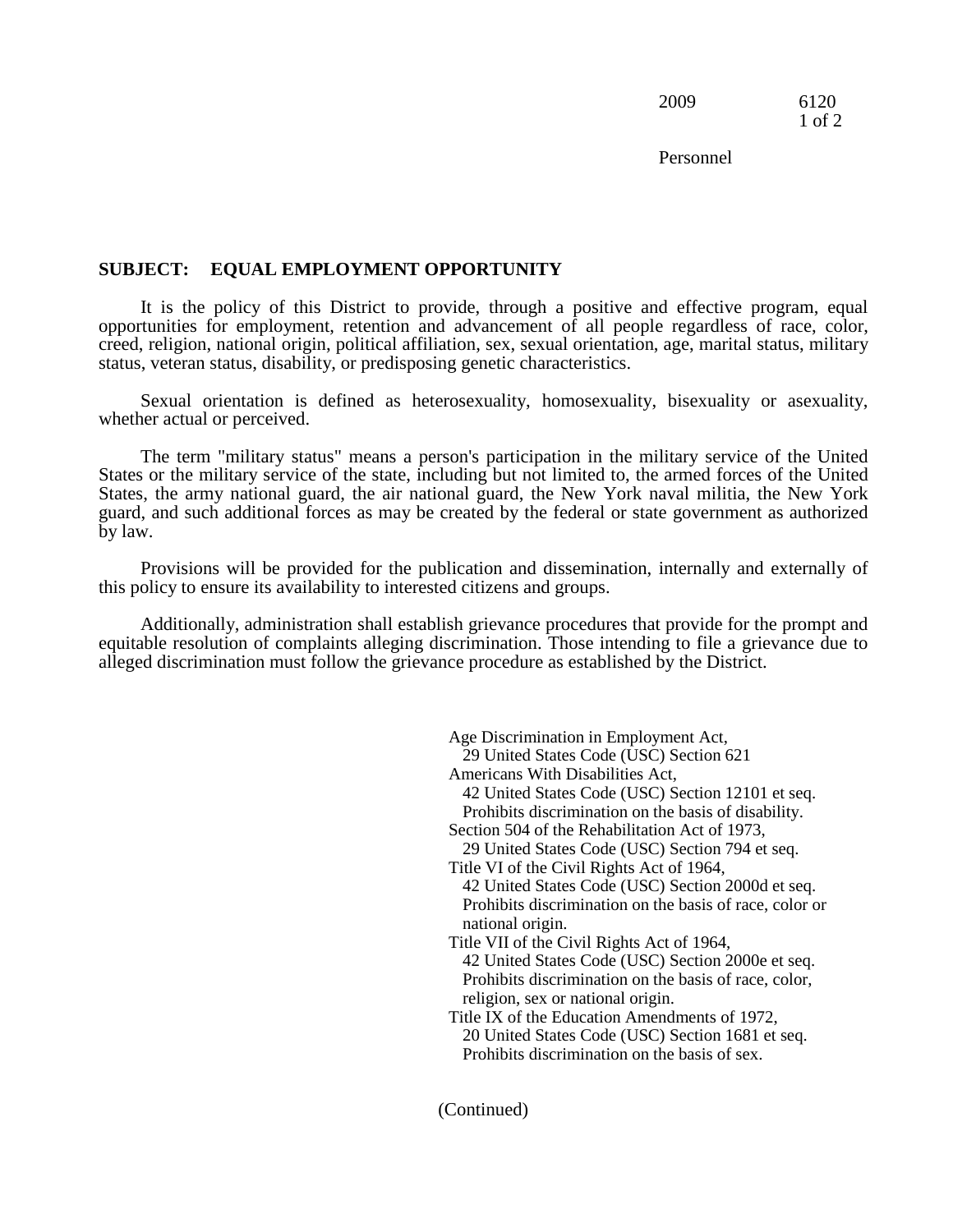2009 6120 2 of 2

Personnel

# **SUBJECT: EQUAL EMPLOYMENT OPPORTUNITY (Cont'd.)**

Civil Rights Law Section 40-c

 national origin, sex, sexual orientation, marital status or Prohibits discrimination on the basis of race, creed, color, disability.

Executive Law Section 290 et seq.

Prohibits discrimination on the basis of age, race, creed, color, national origin, sex, sexual orientation, disability, military status, or marital status.

Military Law Sections 242 and 243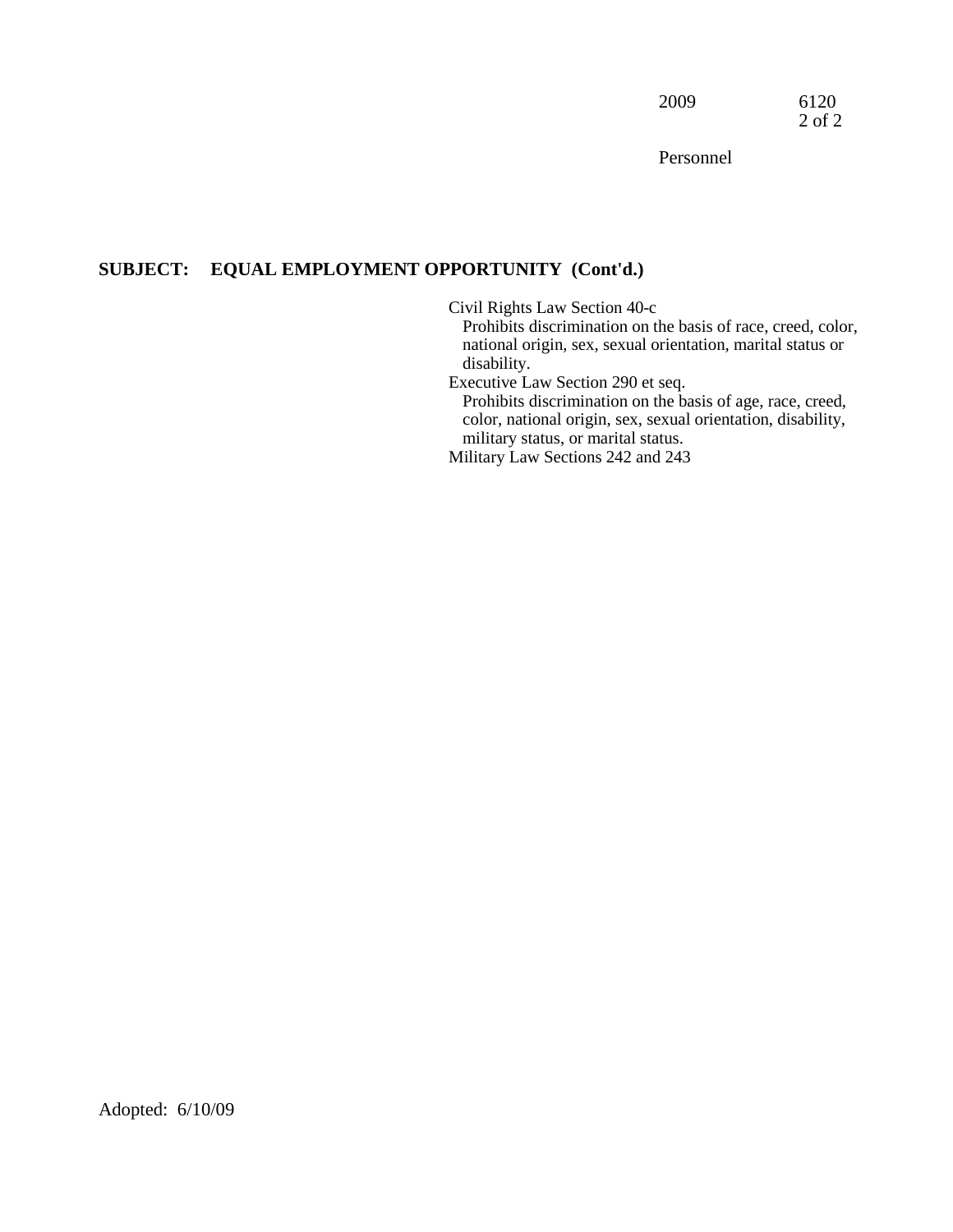2009 6121 1 of 3

Personnel

# **SUBJECT: SEXUAL HARASSMENT OF DISTRICT PERSONNEL**

The Board of Education affirms its commitment to non-discrimination and recognizes its responsibility to provide for all District employees an environment that is free of sexual harassment and intimidation. Sexual harassment is a violation of law and stands in direct opposition to District policy. Therefore, the Board prohibits and condemns all forms of sexual harassment by employees, school volunteers, students, and non-employees such as contractors and vendors which occur on school grounds and at all school-sponsored events, programs and activities including those that take place at locations off school premises and in another state. Generally, sexual harassment is defined as unwelcome sexual advances, requests for sexual favors and other verbal or physical conduct of a sexual nature when:

- a) Submission of such conduct is made, either explicitly or implicitly, a term or condition of an individual's employment;
- b) Submission to or rejection of such conduct by an individual is used as a basis for employment decisions affecting such individuals; and
- c) Such conduct has the purpose or effect of unreasonably interfering with an individual's work performance or creating an intimidating, hostile or offensive work environment.

The Board acknowledges that in determining whether sexual harassment has occurred the totality of the circumstances should be evaluated. The Board recognizes that sexual harassment can originate from a person of either sex against a person of the opposite or same sex, and from co-workers as well as supervisors, and from a third party such as a school visitor, volunteer, or vendor, or any other individual associated with the School District. The District will designate, at a minimum, two (2) Complaint Officers, one of each gender.

In order for the Board to enforce this policy, and to take corrective measures as may be necessary, it is essential that any employee who believes he/she has been a victim of sexual harassment in the work environment, as well as any other person who is aware of and/or who has knowledge of or witnesses any possible occurrence of sexual harassment, immediately report such alleged harassment to the District's designated Complaint Officers through informal and/or formal complaint procedures as developed by the District. Such complaints are recommended to be in writing, although verbal complaints of alleged sexual harassment will also be promptly investigated in accordance with the terms of this policy. In the event that the Complaint Officer is the alleged offender, the employee should report his/her complaint to the next level of supervisory authority.

Upon receipt of an informal/formal complaint, the District will conduct a thorough investigation of the charges. However, even in the absence of a complaint, if the District has knowledge of or has reason to know of or suspect any occurrence of sexual harassment, the District will investigate such conduct promptly and thoroughly.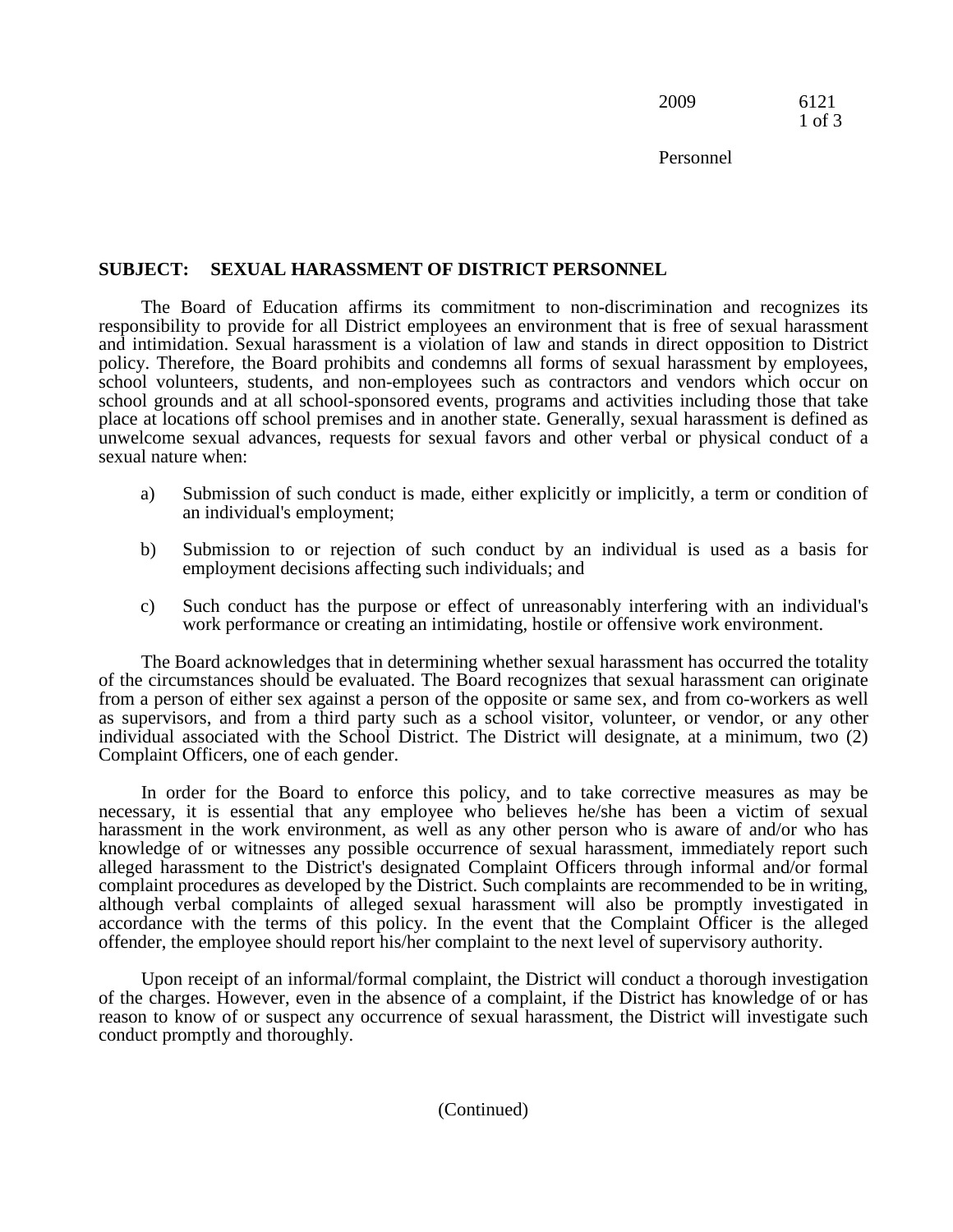2009 6121 2 of 3

Personnel

# **SUBJECT: SEXUAL HARASSMENT OF DISTRICT PERSONNEL (Cont'd.)**

As part of the investigation, the District has the right to search all school property and equipment including District computers. Rooms, desks, cabinets, lockers, computers, etc. are provided by the District for the use of students and staff, but the users do not have exclusive use of these locations or equipment and should not expect that materials stored therein will be private.

 of the charges, and any disclosure will be provided on a "need to know" basis. To the extent possible, within legal constraints, all complaints will be treated as confidentially and privately as possible. However, disclosure may be necessary to complete a thorough investigation

 violated the terms of this policy and/or accompanying regulations, immediate corrective action will be legal guidelines, District policy and regulation, the District's Code of Conduct, and the applicable Based upon the results of the investigation, if the District determines that an employee has taken, as warranted, up to and including termination of the offender's employment in accordance with collective bargaining agreement(s). Third parties (such as school volunteers, vendors, etc.) who are found to have violated this policy and/or accompanying regulations will be subject to appropriate sanctions as warranted and in compliance with law.

 Follow-up inquiries shall be made to ensure that harassment has not resumed and that all those The Board prohibits any retaliatory behavior directed against complainants, victims, witnesses, and/or any other individuals who participated in the investigation of a complaint of sexual harassment. involved in the investigation of the sexual harassment complaint have not suffered retaliation.

# **Finding That Harassment Did Not Occur**

At any level/stage of investigation of alleged harassment, if a determination is made that harassment did not occur, the Complaint Officer will so notify the complainant, the alleged offender and the Superintendent of this determination. Such a finding does not preclude the complainant from filing an appeal pursuant to District policy or regulation and/or pursuing other legal avenues of recourse.

 Superintendent/designee reserves the right to initiate staff awareness and training, as applicable, to However, even if a determination is made that harassment did not occur, the help ensure that the school community is not conducive to fostering harassment in the workplace.

In all cases, the Superintendent will inform the Board of Education of the results of each investigation involving a finding that harassment did not occur.

# **Knowingly Makes False Accusations**

Employees and/or students who *knowingly* make false accusations against another individual as to allegations of harassment may also face appropriate disciplinary action.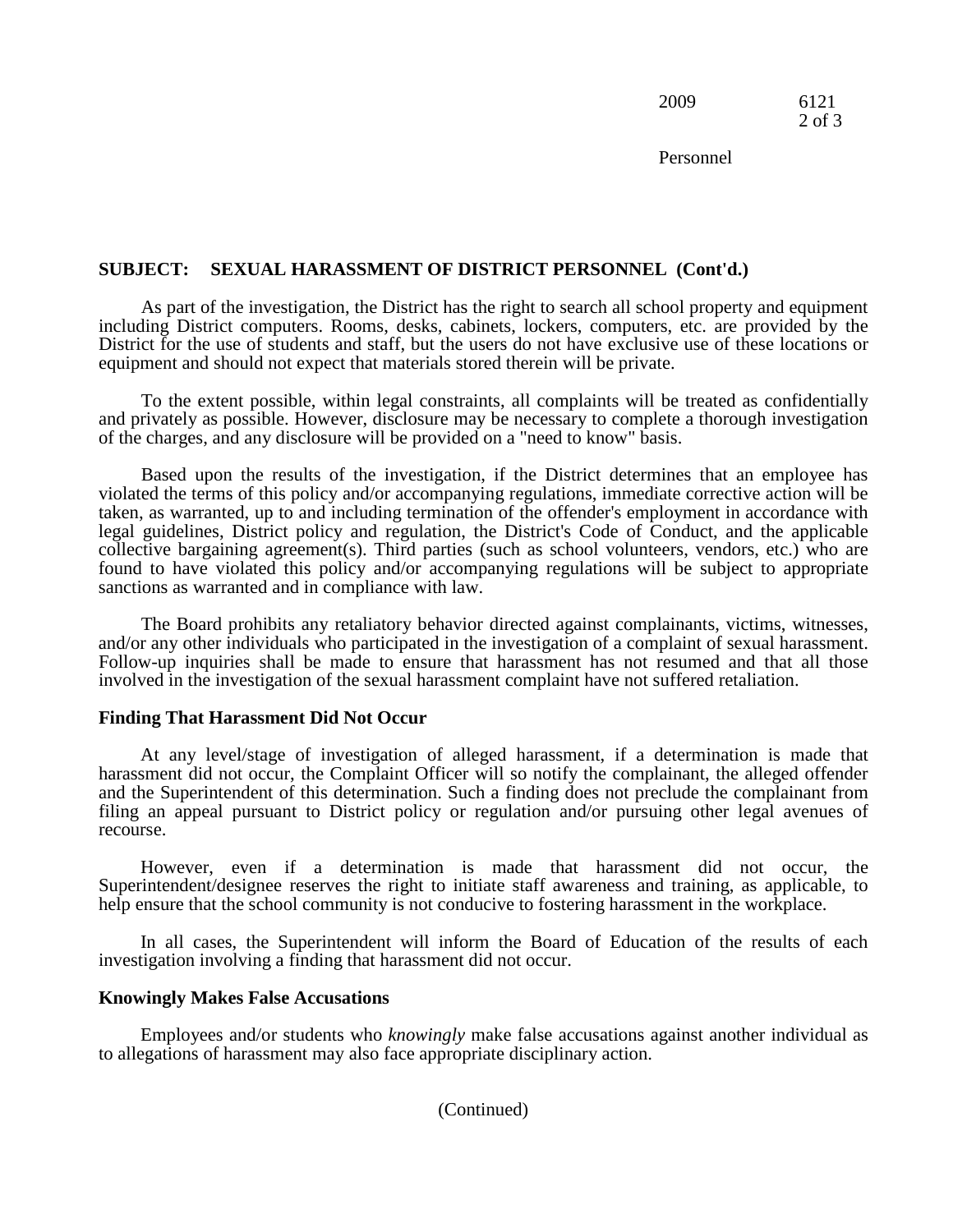2009 6121 3 of 3

Personnel

#### **SUBJECT: SEXUAL HARASSMENT OF DISTRICT PERSONNEL (Cont'd.)**

#### **Development and Dissemination of Administrative Regulations**

Regulations will be developed for reporting, investigating and remedying allegations of sexual harassment. An appeal procedure will also be provided to address any unresolved complaints and/or unsatisfactory prior determinations by the applicable Complaint Officer(s).

 Such regulations will be developed in accordance with federal and state law as well as any applicable collective bargaining agreement(s).

The Superintendent/designee(s) will affirmatively discuss the topic of sexual harassment with all employees, express the District's condemnation of such conduct, and explain the sanctions for harassment. Training programs will be established for employees to help ensure awareness of the issues pertaining to sexual harassment in the workplace, and to disseminate preventative measures to help reduce such incidents of prohibited conduct. Furthermore, special training will be provided for designated supervisors and managerial employees, as may be necessary, for training in the investigation of sexual harassment complaints.

 A copy of this policy and its accompanying regulations will be available upon request and may be posted at various locations in each school building. The District's policy and regulations on sexual harassment will be published in appropriate school publications such as teacher/employee handbooks and/or school calendars.

> 29 Code of Federal Regulations (CFR) Section 1604.11(a) Education Law Section 2801(1) Civil Rights Act of 1991 42 United States Code (USC) Section 1981(a) Executive Law Sections 296 and 297

Adopted: 6/10/09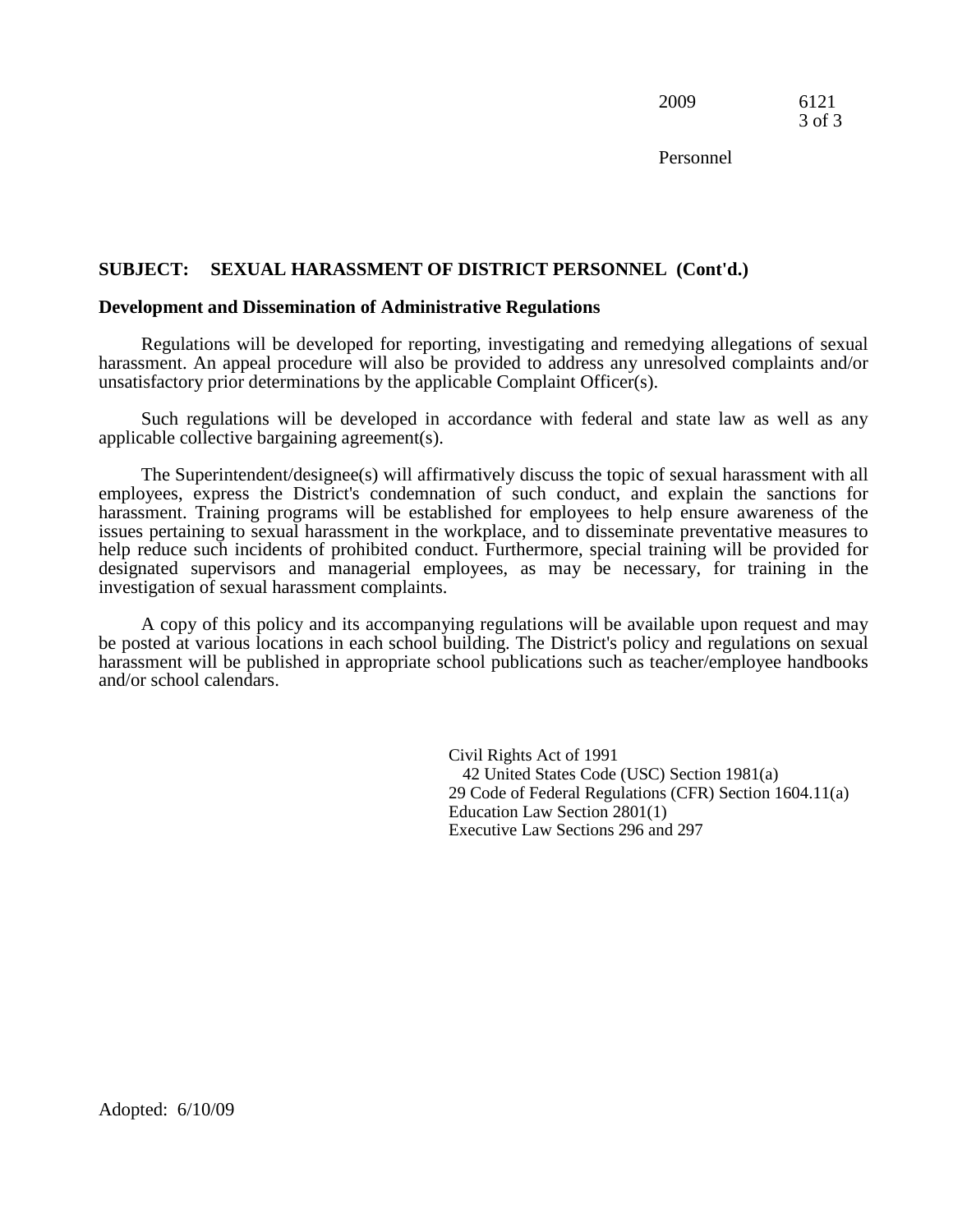2009 6122 1 of 2

Personnel

#### **SUBJECT: COMPLAINTS AND GRIEVANCES BY EMPLOYEES**

 In accordance with the provisions of General Municipal Law and the collective bargaining agreements, all District personnel shall have the opportunity to present their complaints or grievances free from interference, coercion, restraint, discrimination or reprisal. The District shall provide at least two (2) procedural stages and an appellate stage for the settlement of any grievance.

 whenever possible, as close to their origin as possible. The Superintendent is responsible for Complaints or grievances not covered under employee contracts shall be handled and resolved, implementing regulations for the redress of complaints or grievances through proper administrative channels.

#### **Complaints and Grievances Coordinator**

 Additionally, the Board shall ensure compliance with Title IX of the Educational Amendments (ADA). The Superintendent shall designate a District employee as the Title IX/Section 504/ADA of 1972, Section 504 of the Rehabilitation Act of 1973 and the Americans With Disabilities Act Coordinator; and regulations and procedures shall be implemented to resolve complaints of discrimination based on sex or disability.

Prior to the beginning of each school year, the District shall issue an appropriate public announcement which advises students, parents/guardian, employees and the general public of the District's established grievance procedures for resolving complaints of discrimination based on sex or disability. Included in such announcement will be the name, address and telephone number of the Title IX/Section 504/ADA Coordinator.

The Title IX/Section 504/ADA Coordinator shall also be responsible for handling complaints and grievances regarding discrimination based on race, color, creed, religion, national origin, political affiliation, sexual orientation, age, military status, veteran status, marital status, or predisposing genetic characteristics.

> 42 United States Code (USC) Section 12101 et seq. Title VI of the Civil Rights Act of 1964, 42 United States Code (USC) Section 2000d et seq. Age Discrimination in Employment Act, 29 United States Code (USC) Section 621 Americans With Disabilities Act, Prohibits discrimination on the basis of disability. Section 504 of the Rehabilitation Act of 1973, 29 United States Code (USC) Section 794 et seq. Prohibits discrimination on the basis of race, color or national origin.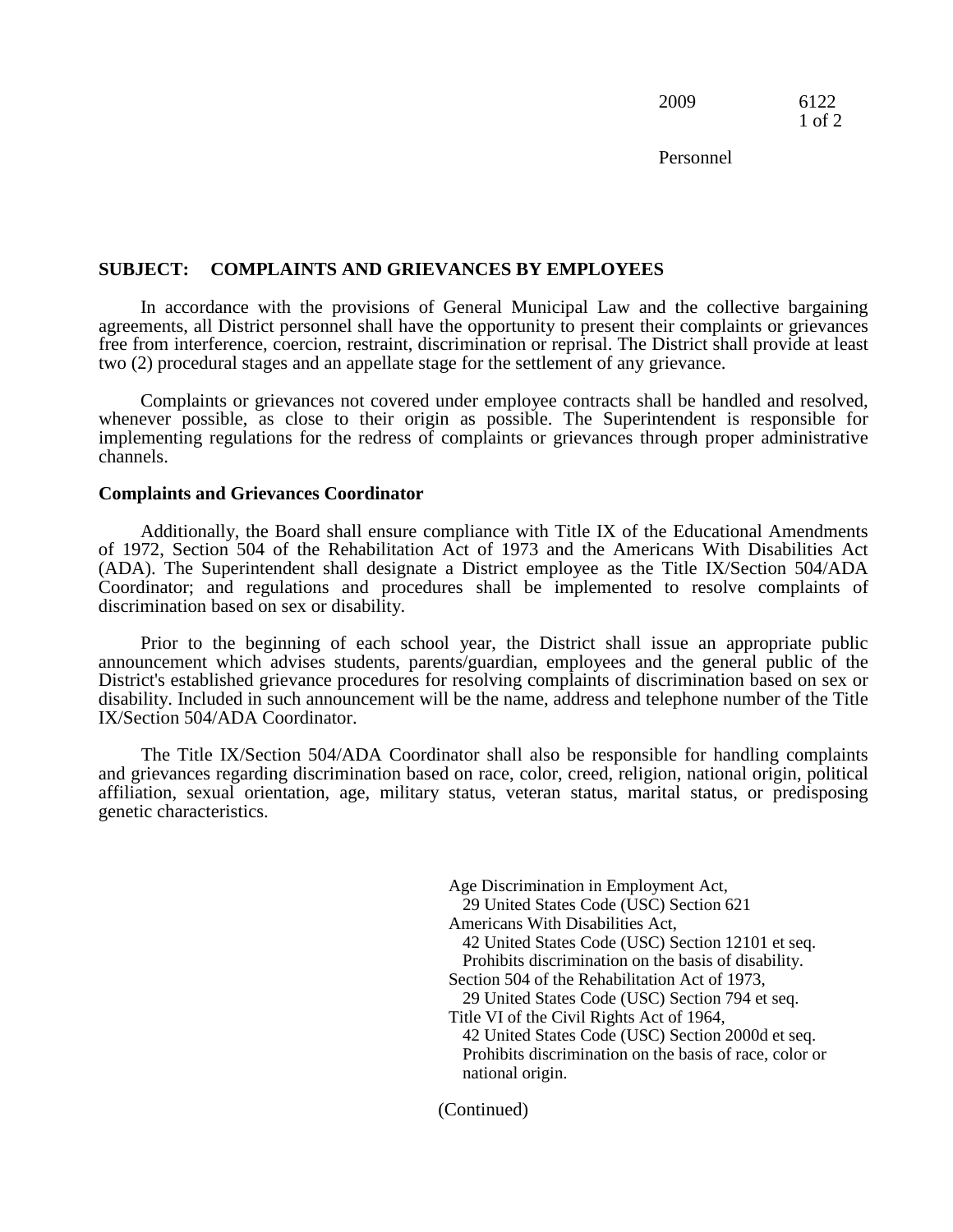Personnel

# **SUBJECT: COMPLAINTS AND GRIEVANCES BY EMPLOYEES (Cont'd.)**

 religion, sex or national origin. Title VII of the Civil Rights Act of 1964, 42 United States Code (USC) Section 2000e et seq. Prohibits discrimination on the basis of race, color, Title IX of the Education Amendments of 1972, 20 United States Code (USC) Section 1681 et seq. Prohibits discrimination on the basis of sex. Civil Rights Law Section 40-c Prohibits discrimination on the basis of race, creed, color, national origin, sex, marital status, sexual orientation or disability. Executive Law Section 290 et seq. Prohibits discrimination on the basis of age, race, creed, color, national origin, sex, sexual orientation, disability, military status, or marital status. Military Law Sections 242 and 243

NOTE: Refer also to Policy #3420 -- Anti-Harassment in the School District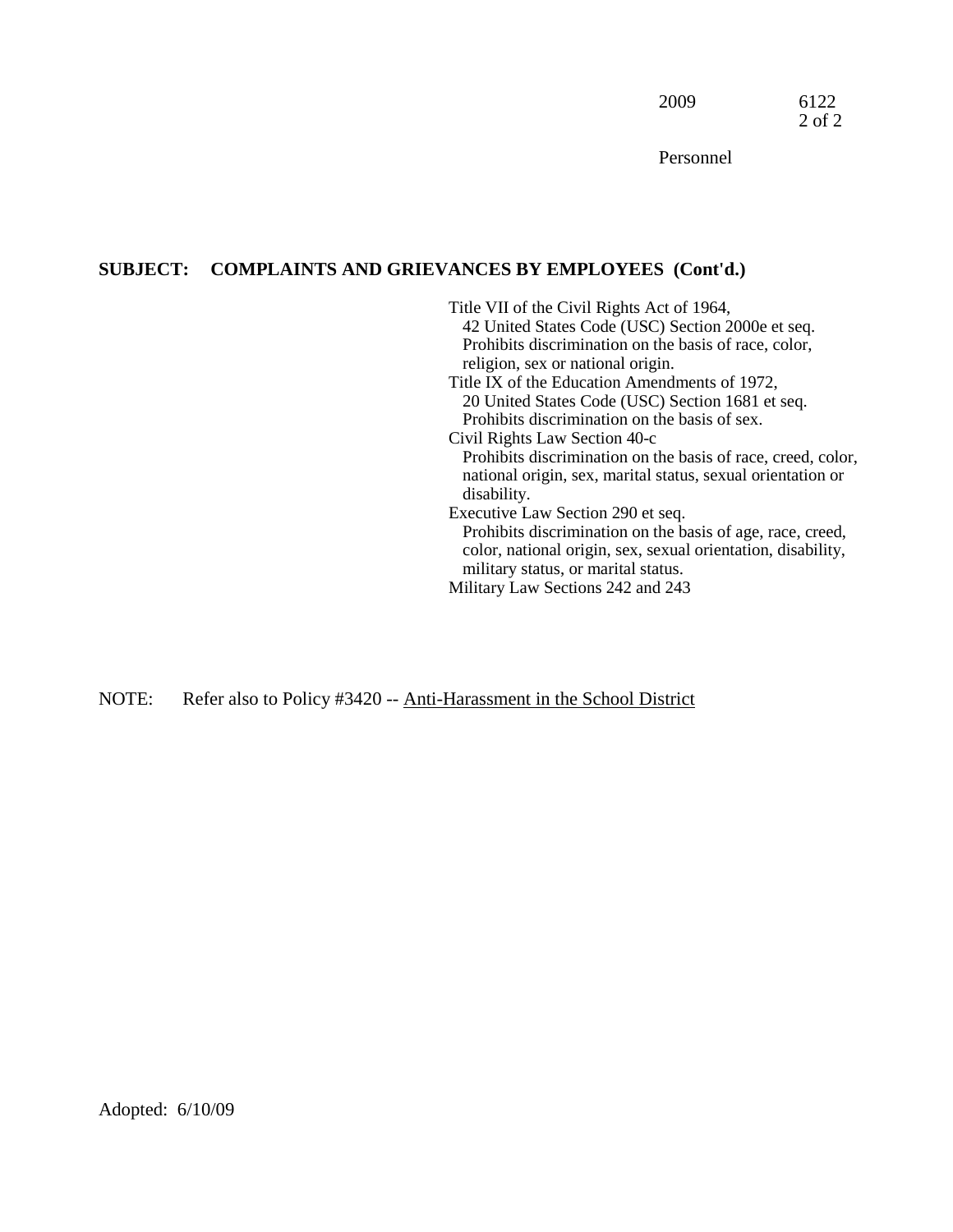Personnel

# **SUBJECT: HEALTH EXAMINATIONS**

 The Board reserves the right to request a health examination at any time during employment, at School District expense, in order to determine whether any employee can perform the essential functions of the position with or without reasonable accommodation.

Annual or more frequent examinations of any employee may be required, when, in the judgment of the school physician/nurse practitioner and the Superintendent, such procedure is deemed necessary.

 All bus drivers and substitute bus drivers shall have yearly physical examinations. Each bus driver initially employed by the School District shall have a physical examination within the four (4) weeks prior to the beginning of service. In no case shall the interval between physical examinations exceed a thirteen-month period.

The final acceptance or rejection of a medical report with reference to the health of an employee lies within the discretion of the Board. The decision of the physician designated by the Board as the determining physician shall take precedence over all other medical advice.

All medical and health related information will be kept in accordance with the Health Insurance Portability and Accountability Act of 1996 (HIPAA).

> Health Insurance Portability and Accountability Act of 1996 10 New York Code of Rules and Regulations (NYCRR) 15 New York Code of Rules and Regulations (NYCRR) (HIPAA), Public Law 104-191 45 Code of Federal Regulations (CFR) Parts 160 and 164 Education Law Sections 913 and 3624 8 New York Code of Rules and Regulations (NYCRR) Section 156.3(2) Part 14 Part 6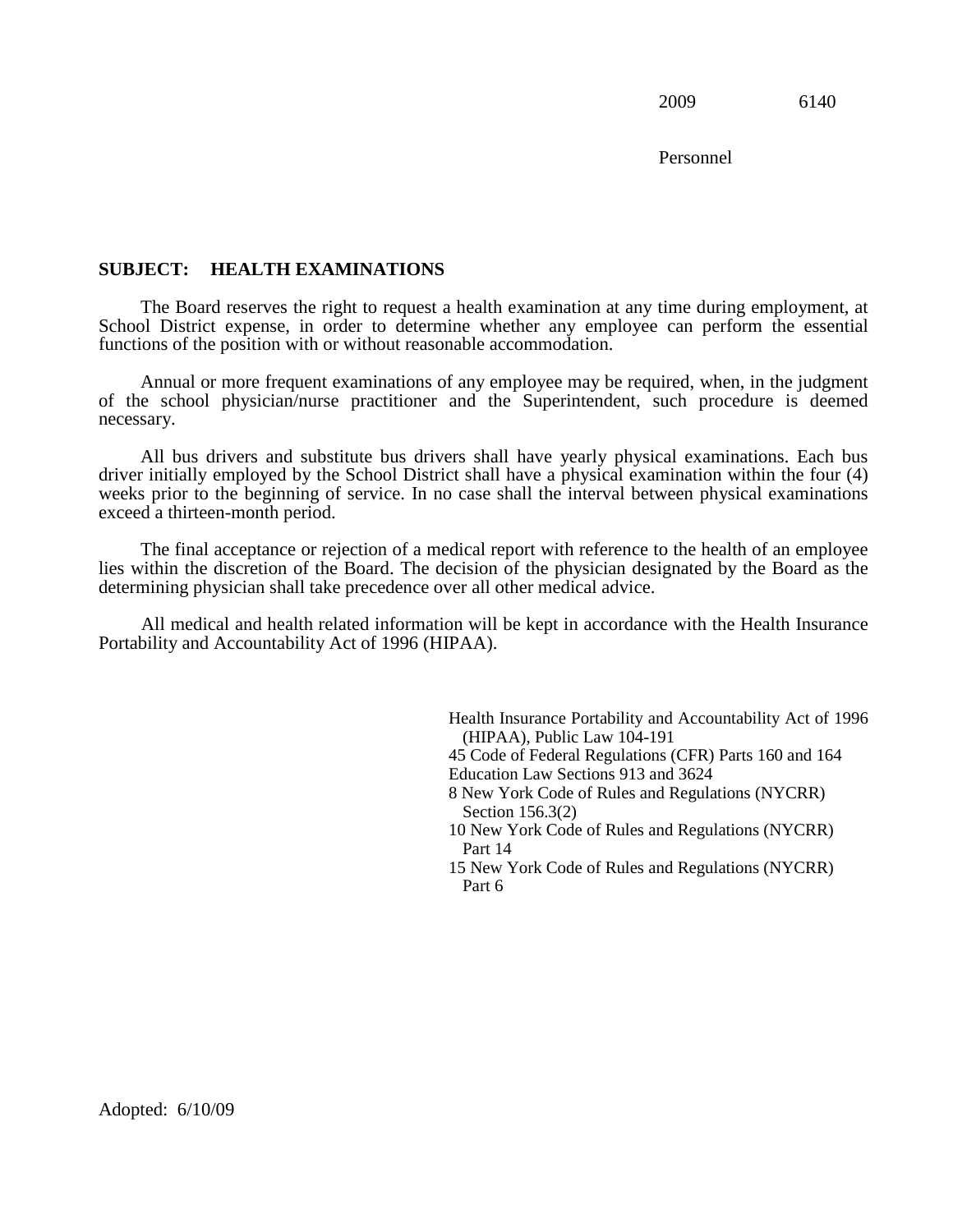Personnel

#### **SUBJECT: ALCOHOL, DRUGS AND OTHER SUBSTANCES (SCHOOL PERSONNEL)**

 of professionalism appropriate to their position, which, in turn, shall set a positive example for The Board of Education, recognizing that students are often influenced by teachers and other members of a school's staff, impresses upon staff members the importance of maintaining a high level students.

The Board, therefore, prohibits the consumption, sharing and/or selling, use and/or possession of illegal drugs, counterfeit and designer drugs or alcoholic beverages in the workplace, or when the effects of such drugs and/or alcohol use may impair an employee's job performance.

 federal law) up to and including termination of employment and referral for prosecution that will be Information about any drug and alcohol counseling and/or rehabilitation programs shall be made available to employees. Data will also include the range of penalties (consistent with local, state and imposed on employees who have transgressed the terms of this policy.

Additionally, confidentiality shall be ensured as required by state and federal law.

The Superintendent/designee shall periodically review the drug and alcohol abuse prevention program to determine its effectiveness and support appropriate modifications, as needed.

> as reauthorized by the No Child Left Behind Act of 2001 Safe and Drug-Free Schools and Communities Act, 20 United States Code (USC) Section 7101 et seq. Civil Service Law Section 75 Education Law Sections 913, 1711(2)(e), 2508(5) and 3020-a

NOTE: Refer also to Policies #3410 -- Code of Conduct on School Property #7320 -- Alcohol, Tobacco, Drugs and Other Substances (Students) *District Code of Conduct on School Property*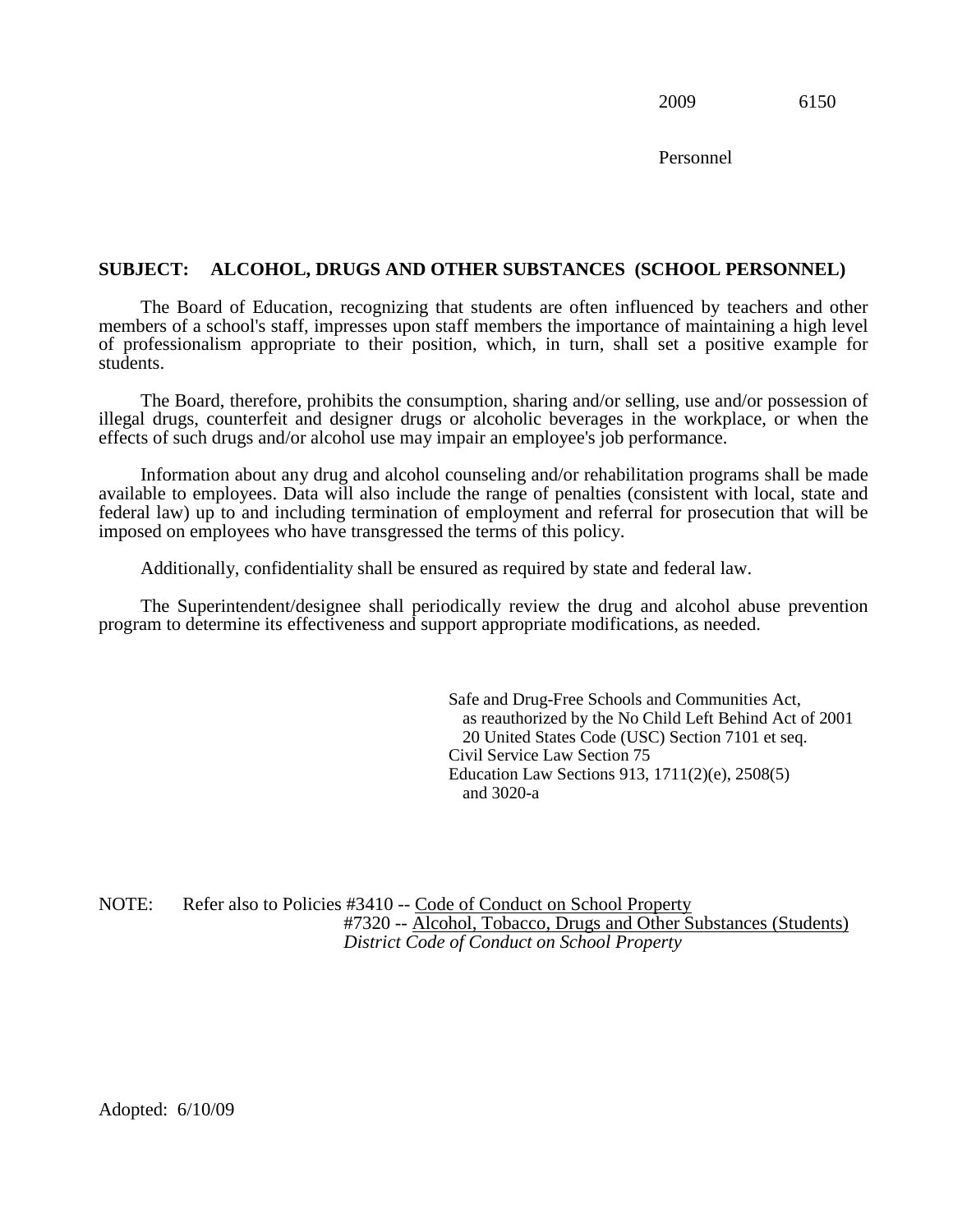Personnel

# **SUBJECT: DRUG-FREE WORKPLACE**

It shall be the general policy of the Board of Education to affirm that all programs in the District that receive Federal funds shall guarantee that their workplaces are free of controlled substances. "Controlled substance" means a controlled substance in schedules I through V of Section 202 of the Controlled Substances Act (21 USC 812) and as further defined in regulation at 21 Code of Federal Regulations (CFR) 1308.11-1308.15. An acknowledgment form shall be signed by the Superintendent indicating that the District is in full compliance with the Drug-Free Workplace Act. This policy shall guarantee that not only Federally funded programs, but the entire District is free of controlled substances.

 or any other school-approved vehicle used to transport students to and from school or school activities; "Workplace" is defined as a school building or other school premises; any school-owned vehicle off school property during any school-sponsored or school-approved activity, event or function, such as a field trip or athletic event, where students are under the jurisdiction of the School District.

The Board of Education directs the administration to develop regulations to comply with this policy, and further supports such actions and activities of the administration as shall be required to maintain a drug-free workplace.

> 34 Code of Federal Regulations (CFR) Part 85 Drug-Free Workplace Act 20 United States Code (USC) Section 7101 et seq. 21 United States Code (USC) Section 812 21 Code of Federal Regulations (CFR) 1308.11-1308.15

NOTE: Refer also to Policies #3410 -- Code of Conduct on School Property #6150 -- Alcohol, Drugs and Other Substances (School Personnel) #7320 -- Alcohol, Tobacco, Drugs and Other Substances (Students) *District Code of Conduct on School Property*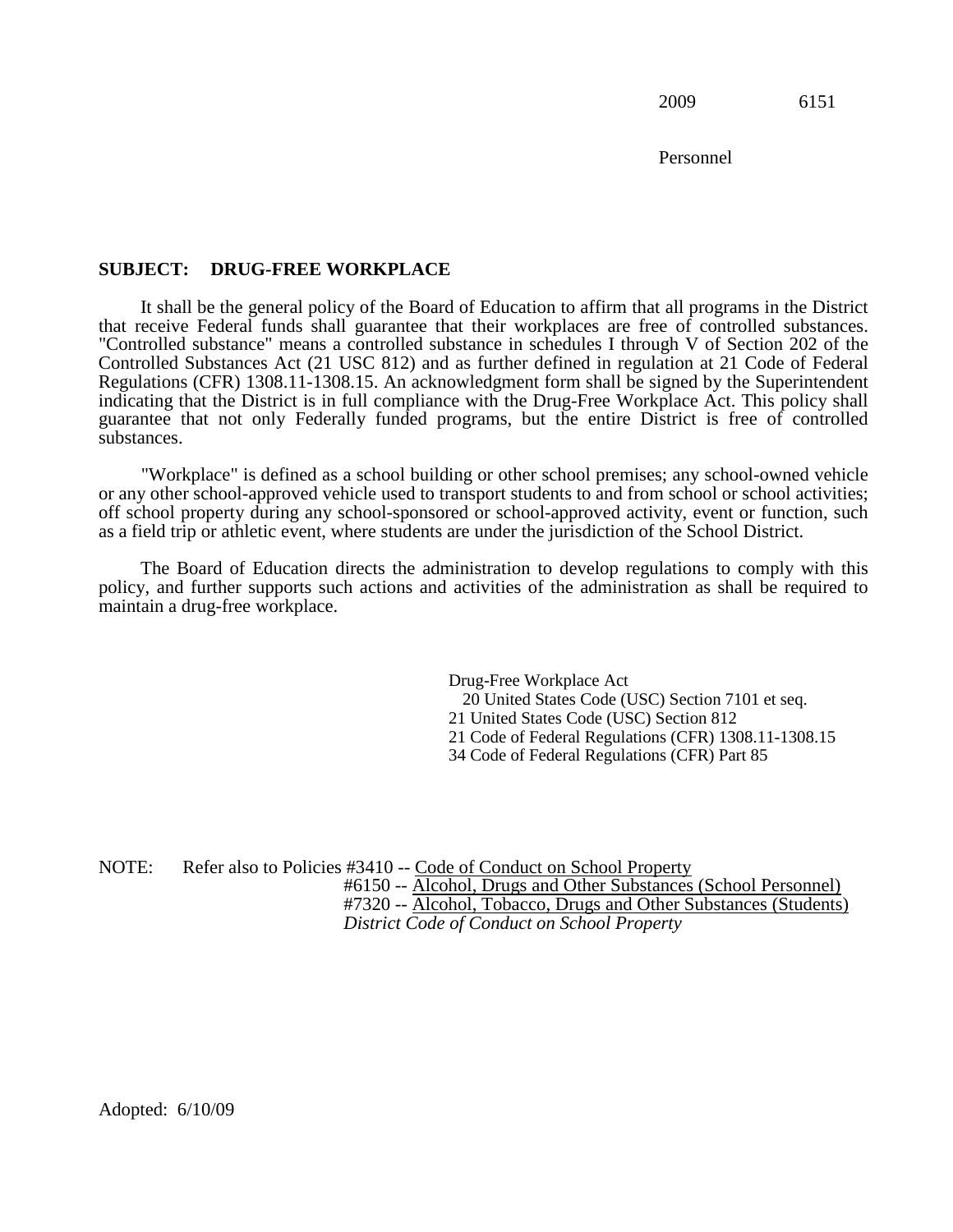Personnel

# **SUBJECT: CONFERENCE/TRAVEL EXPENSE REIMBURSEMENT**

All conference travel must have a completed Travel Conference Request Form on file which has been approved by the appropriate supervisor. The Superintendent/designee approves those Travel Conference Requests.

All conference reimbursement requests must be submitted using a Travel Conference Reimbursement Form.

 receipts for lodging and other reimbursable expenses. Meal expenses for overnight travel will only be Expenses for overnight-approved travel will be reimbursed when accompanied by original reimbursed based on the Board approved per diem rates which are modeled after the United States<br>General Services Administration per diem rates which can be found at Administration per diem rates which can be found at <http://www.gsa.gov/Portal/gsa/ep/home.do?tabId=0>

New York State sales taxes for lodging and meals cannot be reimbursed. A Sales Tax-Exempt Form can be obtained prior to travel for hotel accommodations.

 Original receipts are required when submitting for parking and tolls, however "EZ Pass" statements may be substituted with the appropriate charges highlighted.

NOTE: Refer also to Policy #5323 -- Reimbursement For Meals/Refreshments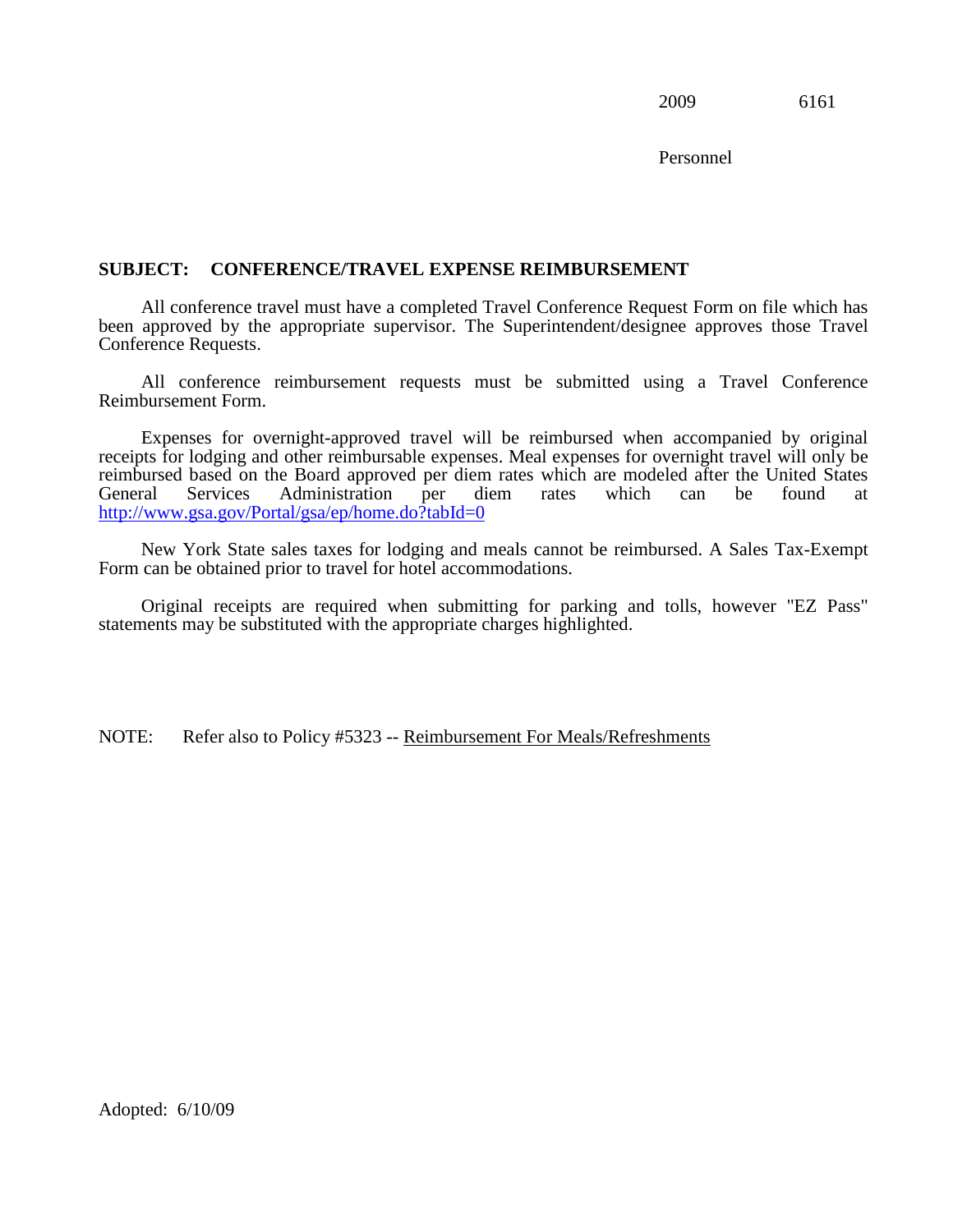2009 6170 1 of 4

Personnel

#### **SUBJECT: FINGERPRINTING OF PROSPECTIVE SCHOOL EMPLOYEES**

 "criminal history record" shall mean a record of all convictions of crimes and any pending criminal Federal Bureau of Investigation (FBI). 2) Unless otherwise authorized in accordance with law and regulation, the District shall not employ or utilize a prospective school employee, as defined below, unless such prospective school employee has been granted a "full" clearance for employment by the State Education Department (SED). The School District shall require a prospective school employee who is not in the SED criminal history file to be fingerprinted for purposes of a criminal history record check by authorized personnel of the designated fingerprinting entity. For purposes of this provision of law, the term charges maintained on an individual by the Division of Criminal Justice Services (DCJS) and the

 history file, the District shall obtain the signed, informed consent of the applicant to perform the Prior to initiating the fingerprinting process, the District shall furnish the applicant with written notice on a form prepared by the Commissioner of Education addressing the fingerprinting requirements and the applicant's right to obtain, review and seek correction of his/her criminal history information. Additionally, where the prospective school employee is not already in the SED criminal criminal history check. Every set of fingerprints taken shall be promptly submitted to the Commissioner of Education for purposes of clearance for employment.

 Commissioner of Education are confidential. The records may not be published or in any way Where the prospective school employee is already in the SED criminal history file, the District shall request the clearance for employment on forms or an equivalent manner prescribed by SED. Furthermore, the District shall notify SED, in a manner prescribed by the Department, of a prospective school employee who has commenced employment with or began providing services for the District, the date of the commencement of such employment or service, and the position held by such individual. Similarly, the District shall notify SED, in a manner prescribed by the Department, of a fingerprinted employee who has been separated from employment with the District or ceased providing services for the School District, and the date of such separation from employment or cessation of services. All criminal history records processed by DCJS and the FBI and sent to the disclosed to persons other than the Commissioner unless otherwise authorized by law.

Unless otherwise exempted pursuant to law, the applicant shall be responsible for the payment of fees to SED for a criminal history record check. However, if approved by Board resolution, the District may authorize the payment of such fees on behalf of prospective employees. The Board is also authorized to waive the payment of such fees in cases of unreasonable financial hardship to the applicant or his/her family. If the Board decides to waive payment of the fees for the prospective employee, payment of the fees becomes the District's responsibility.

#### **Who Must Be Fingerprinted**

 employee" shall mean any individual who will reasonably be expected by the School District to All "prospective school employees" of the School District must be fingerprinted. For purposes of this policy and the applicable provisions in law and Commissioner's Regulations, "prospective school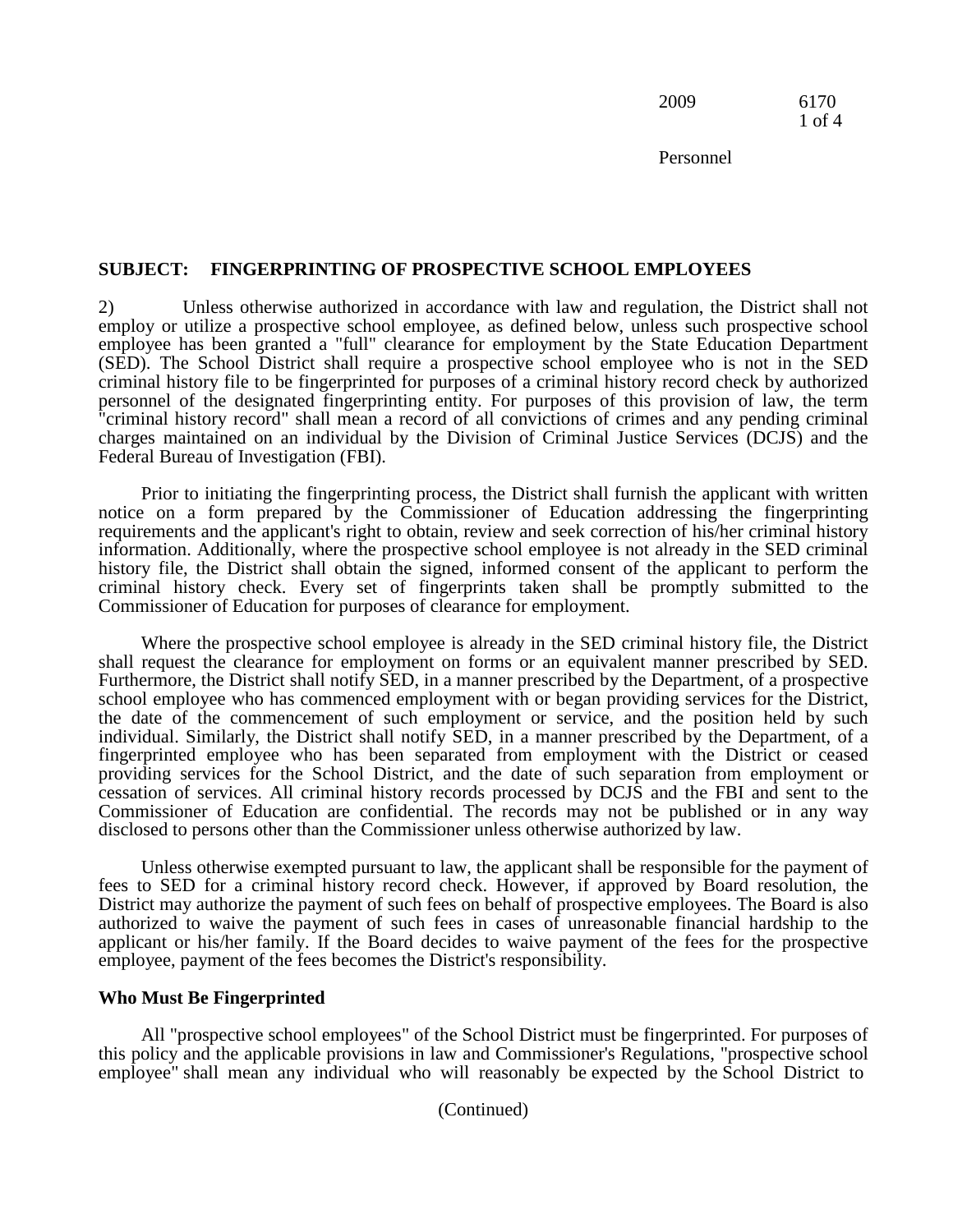| 2009 | 6170   |
|------|--------|
|      | 2 of 4 |

Personnel

# **SUBJECT: FINGERPRINTING OF PROSPECTIVE SCHOOL EMPLOYEES (Cont'd.)**

provide services which involve direct contact, inealing in person, race-to-<br>interaction, with students under the age of twenty-one (21) <u>and</u> who is either: provide services which involve direct contact, meaning in person, face-to-face communication or

- a) Seeking a compensated position with the District and is not currently employed by the District or a student enrolled in the instructional program of a grade level in the School District; or
- b) An employee of a provider of contracted services to the School District who is to be placed within the District; or
- c) A worker who is to be placed within the District under a public assistance employment program pursuant to Title 9-B of Article 5 of the Social Services Law, directly or through contract; or
- d) Any individual who is employed by or associated with a supplemental educational services provider and who will provide supplemental educational services through direct contact with eligible children, regardless of the location in which such services are delivered.

# **Individuals Who Are Specifically Excluded**

Individuals excluded from a criminal history record check/fingerprinting pursuant to this provision of law and regulation are those individuals who:

- a) Are seeking a position as a school bus driver or school bus attendant and are cleared for employment pursuant to the Vehicle and Traffic Law; or
- worker placed within the School District under a public assistance employment program b) Have provided services to the District in the previous school year either in a compensated position, or as an employee of a provider of contracted services to the District, or as a pursuant to Title 9-B of Article 5 of the Social Services Law directly or through contract; or
- provided that the District provides in-person supervision of such individual by one (1) or c) Will reasonably be expected by the School District to provide services for the District on no more than five (5) days in the school year in which services are to be performed, more employees of the District while that individual is providing such services. Individuals providing such time-limited and supervised services may include but shall not be limited to artists, guest lecturers and speakers, and sports officials.

Any prospective employee who previously has been fingerprinted in order to obtain certification, and whose fingerprints remain on file with the Division of Criminal Justice Services (DCJS), will not be required to be fingerprinted again for purposes of a criminal history record check.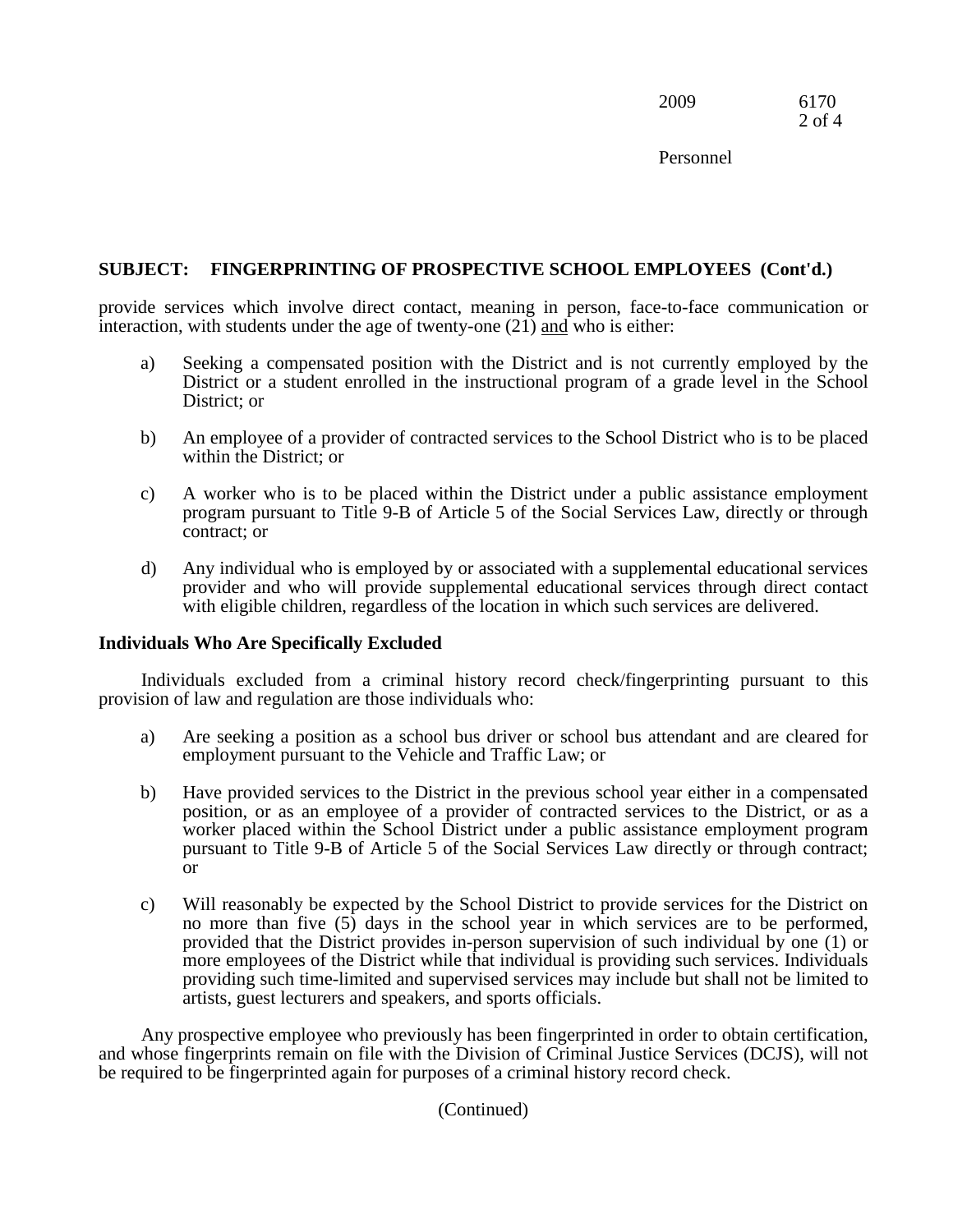2009 6170 3 of 4

Personnel

# **SUBJECT: FINGERPRINTING OF PROSPECTIVE SCHOOL EMPLOYEES (Cont'd.)**

#### **Conditional Appointments/Emergency Conditional Appointments**

#### Conditional Appointments

Whenever possible, a "full" clearance will be received for all new employees requiring such clearance before they begin work for the District. However, upon the recommendation of the Superintendent of Schools, the Board of Education may conditionally appoint a prospective employee. A request for conditional clearance shall be forwarded to the Commissioner of Education along with the prospective employee's fingerprints as mandated pursuant to law. Such conditional appointment shall not commence until notification by the Commissioner that the prospective employee has been conditionally cleared for employment, and such conditional employment shall terminate when the School District is notified of the determination by the Commissioner to grant or deny full clearance; however, if full clearance is granted, the appointment shall continue and the conditional status shall be removed.

Prior to commencement of such conditional appointment, the District must obtain a signed statement for conditional employment from the prospective employee indicating whether, to the best of his/her knowledge, the prospective employee has a pending criminal charge or criminal conviction in any jurisdiction outside the state.

#### Emergency Conditional Appointments

Upon the recommendation of the Superintendent of Schools, the Board may make an emergency conditional appointment when an unforeseen emergency vacancy has occurred. When such an appointment is made, the process for conditional appointment as enumerated above must also be initiated.

 clearance is either granted or denied, whichever occurs earlier; however, if conditional clearance is Emergency conditional appointment may commence prior to notification from the Commissioner of Education on conditional clearance but shall terminate twenty (20) business days from the date such appointment commences or when the District is notified by the Commissioner that conditional granted, the appointment shall continue as a conditional appointment.

 emergency conditional appointment from the prospective employee indicating whether, to the best of Prior to the commencement of such appointment, the District must obtain a signed statement for his/her knowledge, the prospective employee has a pending criminal charge or criminal conviction in any jurisdiction.

An unforeseen emergency vacancy shall be defined as: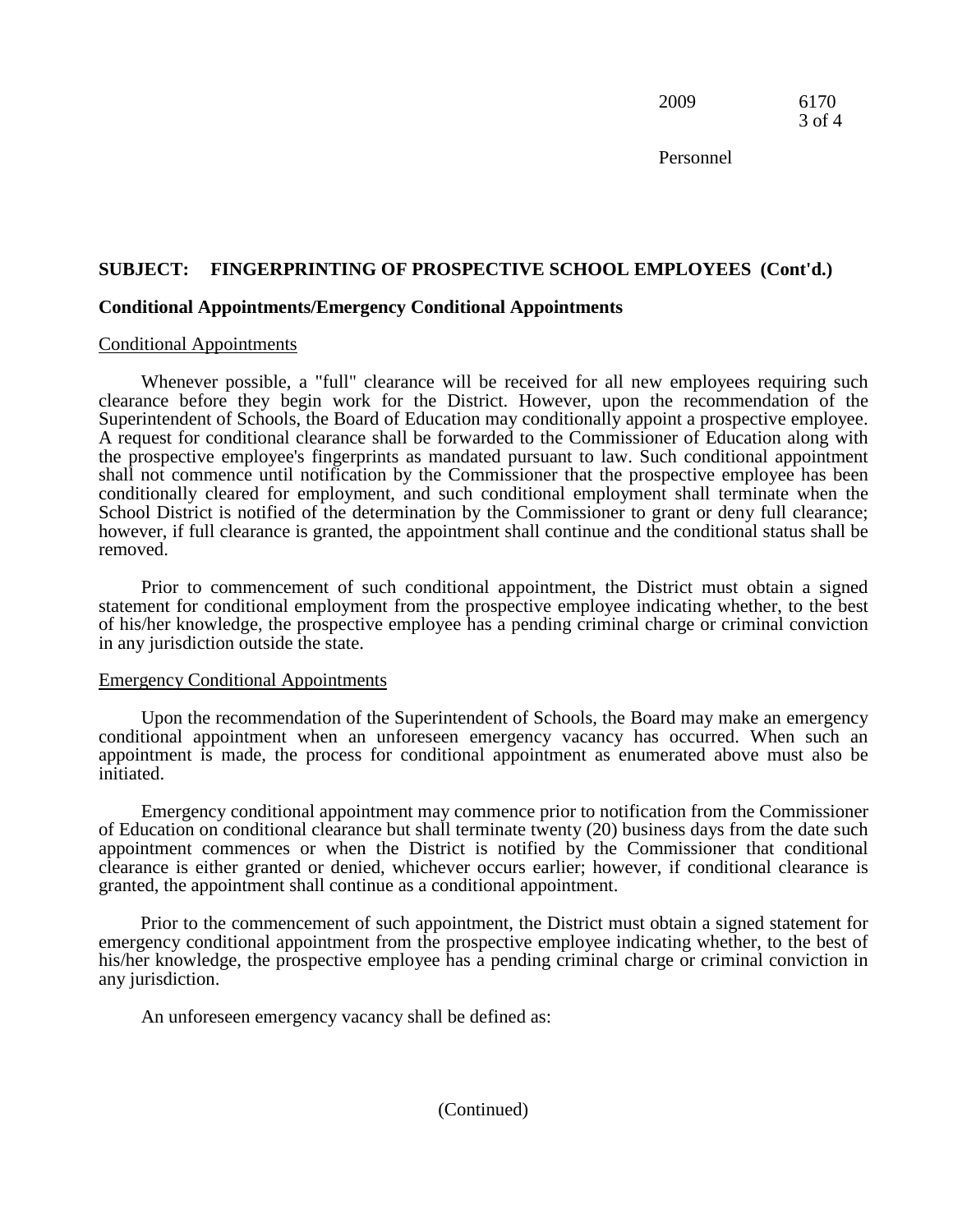2009 6170 4 of 4

Personnel

# **SUBJECT: FINGERPRINTING OF PROSPECTIVE SCHOOL EMPLOYEES (Cont'd.)**

- a) A vacancy that occurred less than ten (10) business days before the start of any school session including summer school, or during any school session including summer school, without sufficient notice to allow for clearance or conditional clearance (however, this ten (10) business day timeframe provision shall not apply if the Board of Education finds that the School District has been unable to fill the vacancy despite good faith efforts to fill the vacancy in a manner that would have allowed sufficient time for full clearance or conditional clearance); and
- b) When no other qualified person is available to fill the vacancy temporarily; and
- c) When the emergency conditional appointment is necessary to maintain services which the District is legally required to provide or services necessary to protect the health, education or safety of students or staff.

#### **Safety of Students**

The District will develop internal building and/or program procedures to help ensure the safety of students who have contact with an employee holding conditional appointment or emergency conditional appointment. Such procedures will address the safety of students in the classroom, students attending off-campus activities under the supervision of the School District, and students participating in extracurricular and/or co-curricular activities (including sports and athletic activities).

 building/program administrator to the classroom, program and/or activity assigned to the employee Safety procedures to be addressed include, but are not limited to, the following: supervision of the employee holding conditional appointment/emergency conditional appointment as determined appropriate by the applicable building/program administrator; and periodic visitations by the holding conditional appointment/emergency conditional appointment.

> Correction Law Article 23-A Education Law Sections 305(30), 1604, 1709, 1804, 1950, 2503, 2554, 2590-h, 2854, 3004-b, 3004-c and 3035 Executive Law Section 296(16) Social Services Law Article 5, Title 9-B 8 New York Code of Rules and Regulations (NYCRR) Sections 80-1.11 and Part 87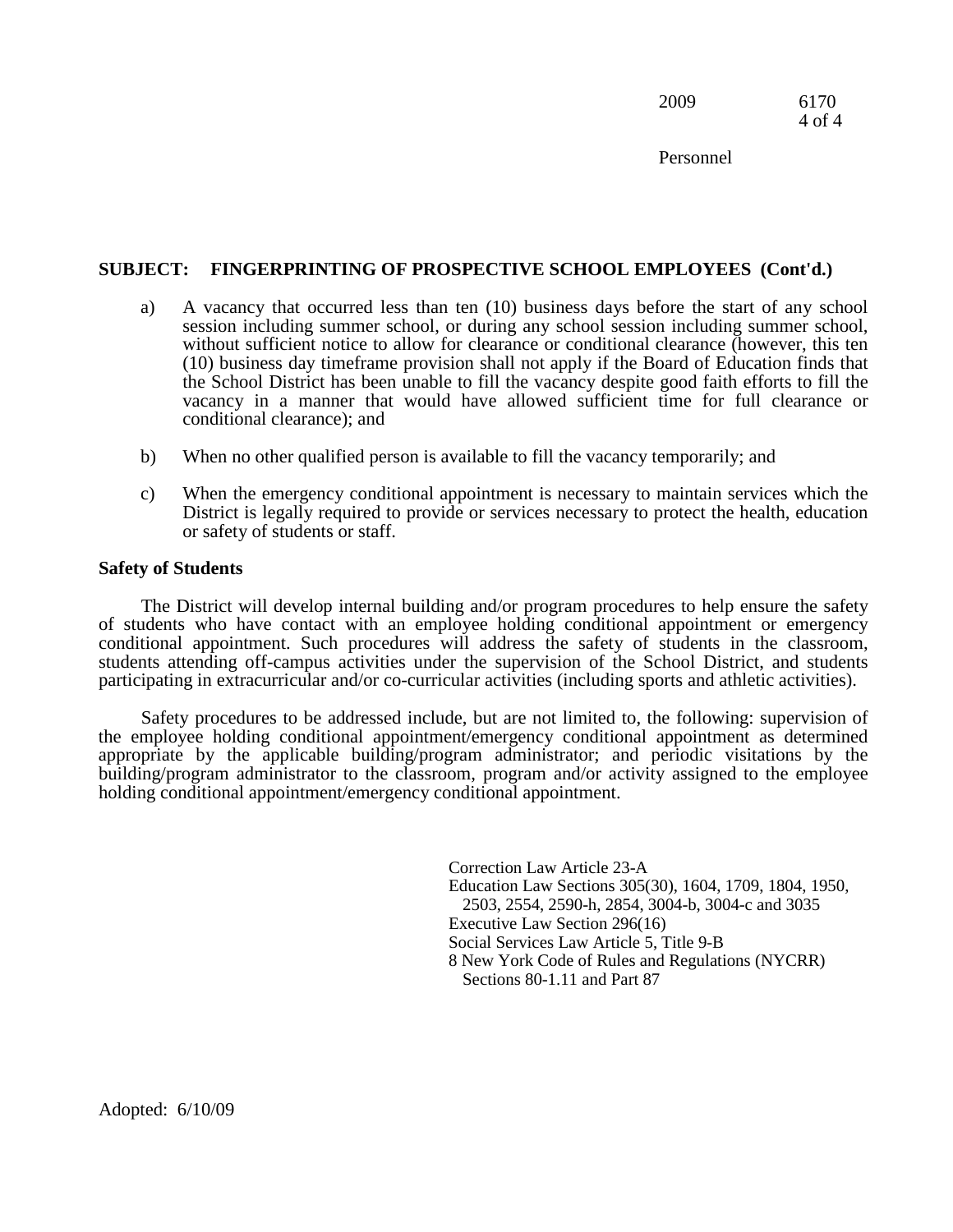2009 6180 1 of 2

Personnel

#### **SUBJECT: STAFF-STUDENT RELATIONS (FRATERNIZATION)**

The Board of Education requires that all School District employees maintain a professional, ethical relationship with District students that is conducive to an effective, safe learning environment; and that staff members act as role models for students at all times, whether on or off school property and both during and outside of school hours. Staff must establish appropriate personal boundaries with students and not engage in any behavior that could reasonably lead to even the appearance of impropriety.

 whether the student may have "consented" to such conduct. Further, employees shall not entertain relationship exists. Similarly, any action or comment by a staff member which invites romantic or Staff members are prohibited, under any circumstances, to date or engage in any improper fraternization or undue familiarity with students, regardless of the student's age and/or regardless of students or socialize with students in such a manner as to create the perception that a dating sexual involvement with a student is considered highly unethical, in violation of District policy, and may result in the notification of law enforcement officials and the filing of criminal charges and/or disciplinary action by the District up to and including termination of employment.

Inappropriate employee behavior includes, but is not limited to, flirting; making suggestive comments; dating; requests for sexual activity; physical displays of affection; giving inappropriate personal gifts; frequent personal communication with a student (via phone, e-mail, letters, notes, etc.) unrelated to course work or official school matters; providing alcohol or drugs to students; inappropriate touching; and engaging in sexual contact and/or sexual relations.

 Even if the student participated "willingly" in the activity (regardless of the student's age), District rules and subject to appropriate disciplinary sanctions. inappropriate fraternization of staff with students is against District policy and may be in violation of professional standards of conduct and New York State Law. However, inappropriate employee conduct does not need to rise to the level of criminal activity for such conduct to be in violation of

 Complaint Officer for further investigation. Anonymous complaints of inappropriate fraternization of inappropriate staff-student relations shall follow the procedures utilized for complaints of harassment Any student who believes that he/she has been subjected to inappropriate staff behavior as enumerated in this policy, as well as students, school employees or third parties who have knowledge of or witness any possible occurrence of inappropriate staff-student relations, shall report the incident to any staff member or either the employee's supervisor, the student's Principal or the District's designated Complaint Officer. In all events such reports shall be forwarded to the designated staff members with students shall also be investigated by the District. Investigations of allegations of within the School District. Allegations of inappropriate staff-student behavior shall be promptly investigated and will be treated as confidential and private to the extent possible within legal constraints.

 engaged in inappropriate conduct with a student that may constitute child abuse (specifically, child Any employee having knowledge of or reasonable suspicion that another employee may have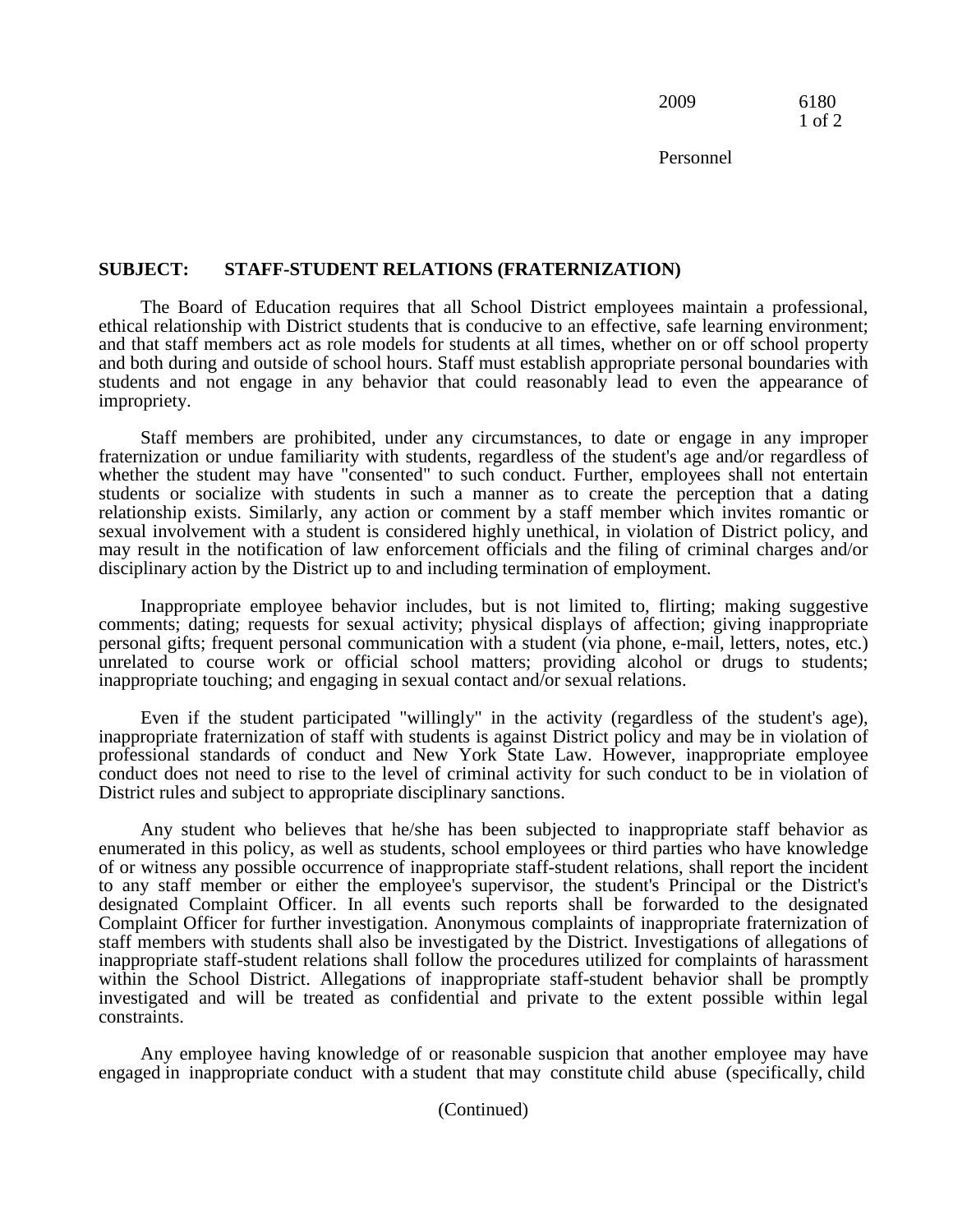2009 6180 2 of 2

Personnel

#### **SUBJECT: STAFF-STUDENT RELATIONS (FRATERNIZATION) (Cont'd.)**

abuse in an educational setting) must *also* follow the District's reporting procedures for such allocations; and such information will be reported by the designated edministrator as required by state. allegations; and such information will be reported by the designated administrator as required by state law to law enforcement officials, the State Education Department and/or Child Protective Services as may be applicable.

If a student initiates inappropriate behavior toward a staff member, that employee shall document the incident and report it to his/her Building Principal or supervisor.

The District shall promptly investigate all complaints of inappropriate staff-student relations, and take prompt corrective action to stop such conduct if it occurs.

#### **Prohibition of Retaliation**

 The Board of Education prohibits any retaliatory behavior directed against complainants, not suffered retaliation. Any act of retaliation is subject to appropriate disciplinary action by the victims, witnesses, and/or any other individuals who participate in the investigation of allegations of inappropriate staff-student relations. Follow-up inquiries and/or appropriate monitoring shall be made to ensure that the alleged conduct has not resumed and that all those involved in the investigation have District.

#### **District Responsibility/Training**

The Principal of each school and/or program supervisor shall be responsible for informing students, staff and volunteers of the requirements of this policy, including the duty to report and the procedures established for investigation and resolution of complaints. Further, staff training shall be provided to facilitate staff identification of possible behavior that may constitute inappropriate staff- student relationships. Students shall be provided such training in an age appropriate manner.

The District's policy (or a summary thereof) shall be disseminated as appropriate to staff, students and parents. Further, this topic shall be addressed in the District Code of Conduct.

#### **Disciplinary Sanctions**

 employment in accordance with legal guidelines, District policy and regulation, and the applicable Any staff member who engages in inappropriate conduct with a student, prohibited by the terms of this policy, shall be subject to appropriate disciplinary measures up to and including termination of collective bargaining agreement. A violation of this policy may also subject the employee to criminal and/or civil sanctions as well as disciplinary action by the State Education Department.

> 20 United States Code (USC) Section 1681 et seq. Title IX of the Education Amendments of 1972, Education Law Article 23-B Social Services Law Sections 411-428 8 New York Code of Rules and Regulations (NYCRR)

Adopted: 6/10/09 Part 83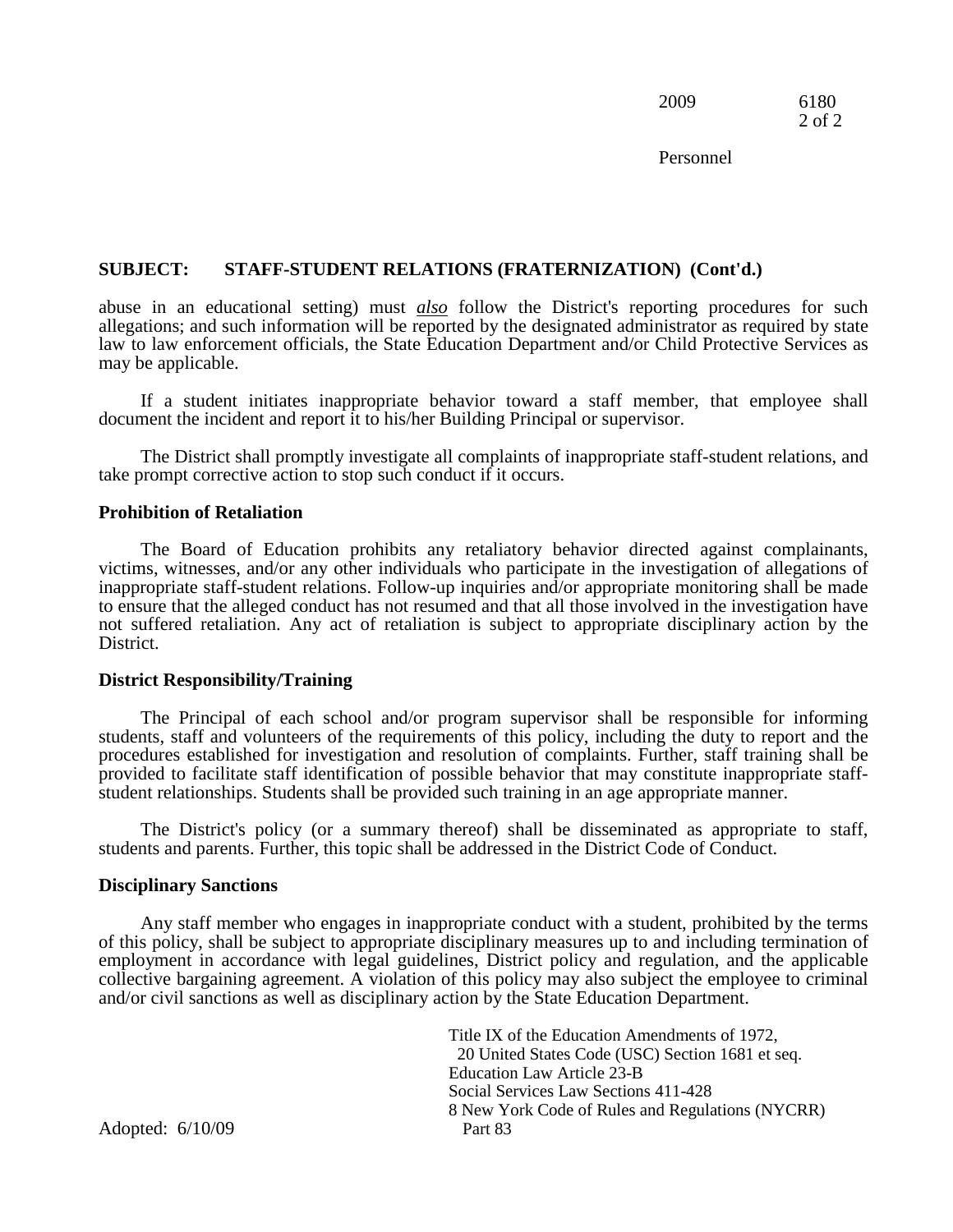Personnel

# **SUBJECT: CERTIFIED PERSONNEL**

The Board of Education shall, upon the recommendation of the Superintendent, create, abolish, maintain and/or consolidate positions involving certified persons as necessary for the proper and efficient achievement of its goals.

All assignments and transfers shall be made in accordance with the provisions of law, Board of Education policies, and the employee's negotiated agreement.

> Education Law Sections 2510 and 3013 8 New York Code of Rules and Regulations (NYCRR) Part 30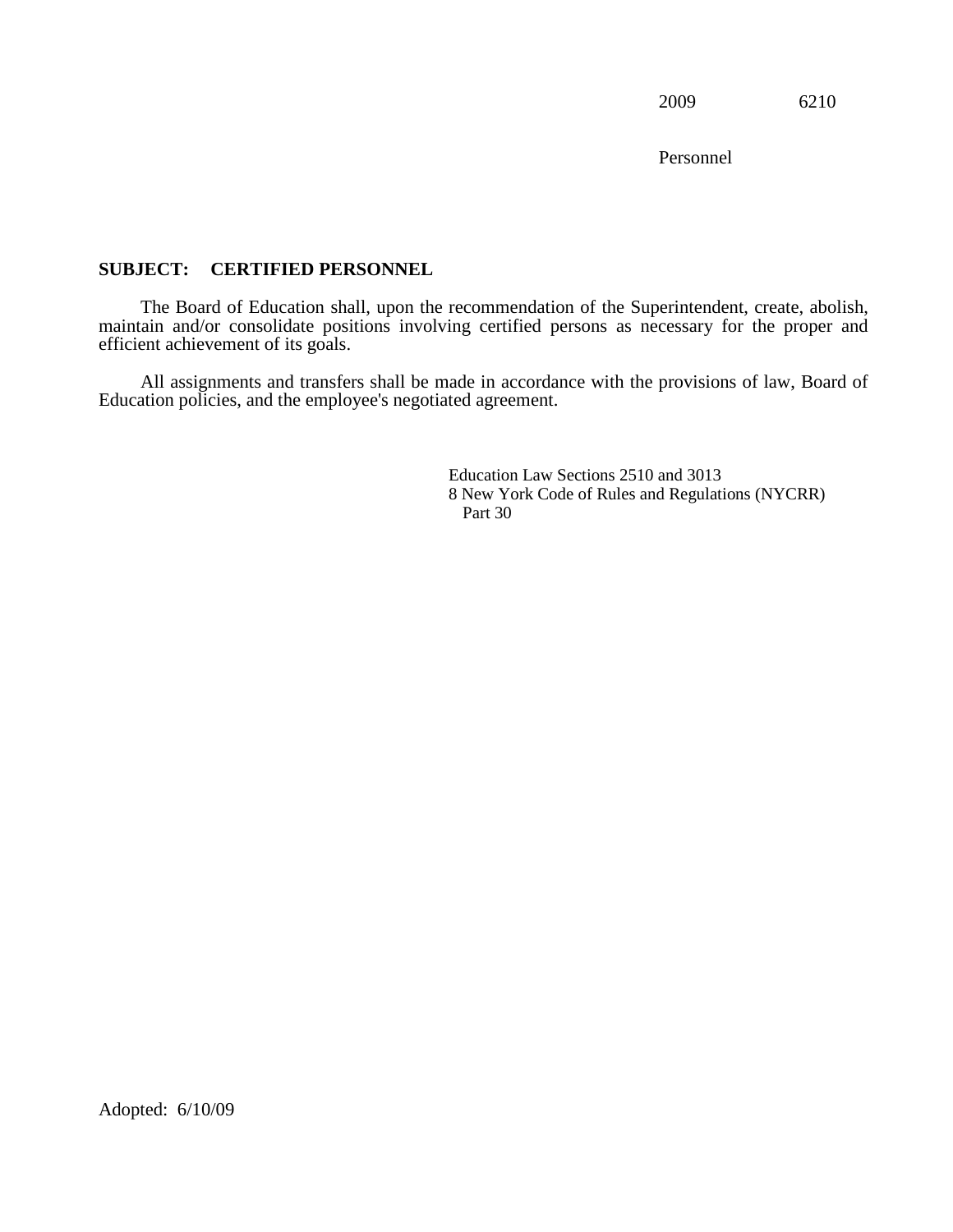Personnel

# **SUBJECT: EMPLOYMENT OF RELATIVES OF BOARD OF EDUCATION MEMBERS**

The appointment of a teacher who is related by bloodline or legal process (including marriage) to any member of the Board of Education shall be subject to the consent of two-thirds  $(2/3)$  of the members of the Board of Education to be determined at a Board meeting and to be entered upon the proceedings of the Board.

The Board shall take the same stance in the hiring of professional staff other than teachers.

Education Law Section 3016 General Municipal Law Sections 800-809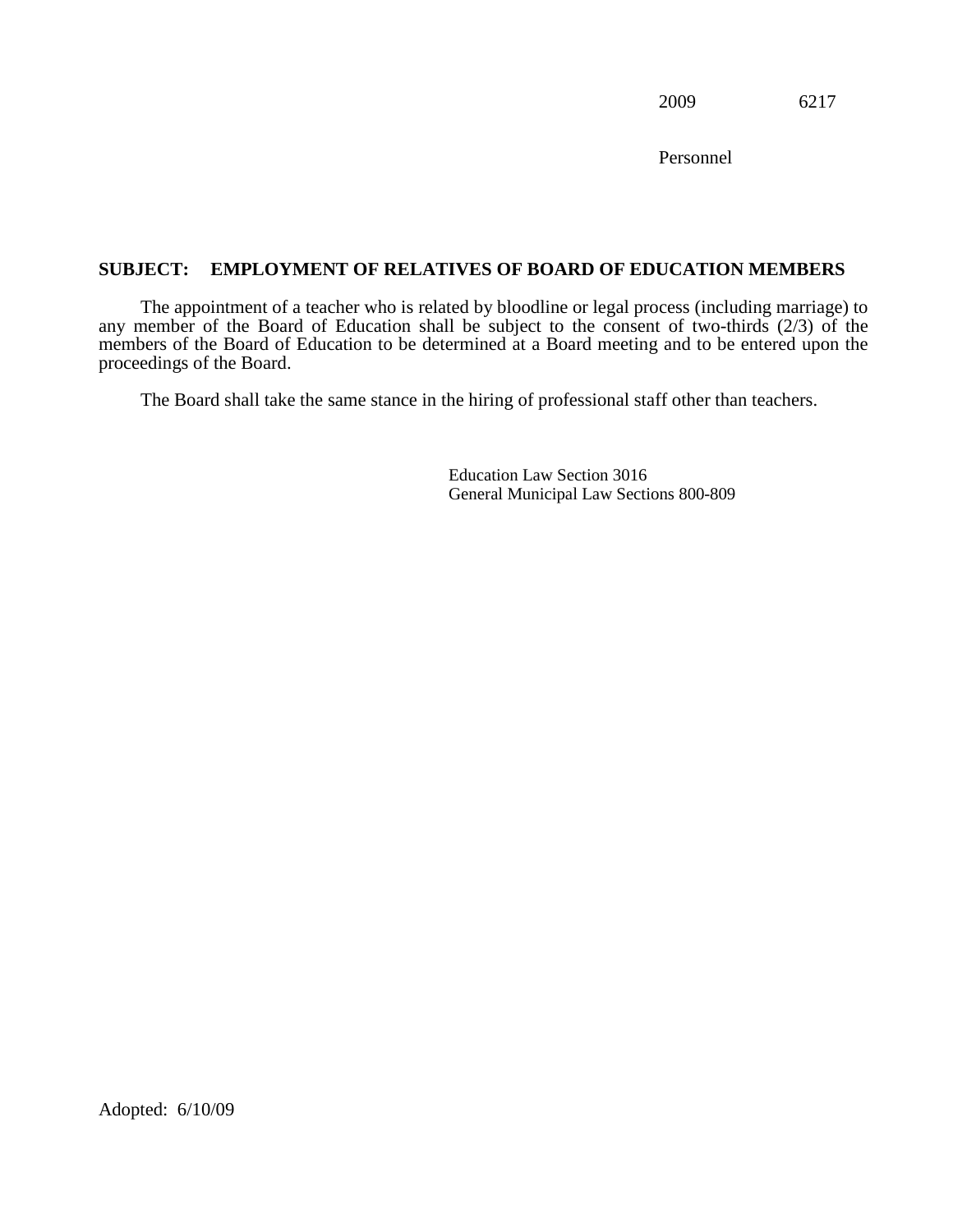Personnel

# **SUBJECT: TEMPORARY PERSONNEL**

District's needs may sometimes require temporary appointments. The terms of these appointments shall be defined by the Board of Education on a case-by-case basis.

#### **Student Teachers**

The Otselic Valley Central School District shall cooperate with teacher training institutions in the placement of student teachers in order to provide beginning teachers with the best possible student teaching experience.

Student teachers shall be protected from liability for negligence or other acts resulting in accidental injury to any person by the School District, as provided by law.

# **Substitute Teachers**

 employed, whenever possible, by the Superintendent of Schools in the absence of a regular teacher. It A substitute teacher qualified to teach in the Otselic Valley Central School District shall be is recognized that fully certified persons will not always be available for employment as substitute teachers.

#### **Eligibility for Service**

Per Commissioner's Regulations Section 80-5.4, there shall be three (3) categories of substitutes as follows:

- a) Substitutes with valid teaching certificates or certificates of qualification. Service may be rendered in any capacity, for any number of days. If employed on more than an "itinerant" basis, such persons will be employed in an area for which they are certified.
- b) Substitutes without a valid certificate, but who are completing collegiate study towards rendered in any capacity, for any number of days, in any number of school districts. If certification at the rate of not less than six (6) semester hours per year. Service may be employed on more than an "itinerant" basis, such persons will be employed in the area for which they are seeking certification.
- Service may be rendered for no more than forty (40) days per school year. c) Substitutes without a valid certificate and who are not working towards certification.

The Board of Education shall annually establish the ordinary rate for per diem substitute teachers.

> Education Law Section 3023 8 New York Code of Rules and Regulations (NYCRR) Section 80-5.4

Adopted: 6/10/09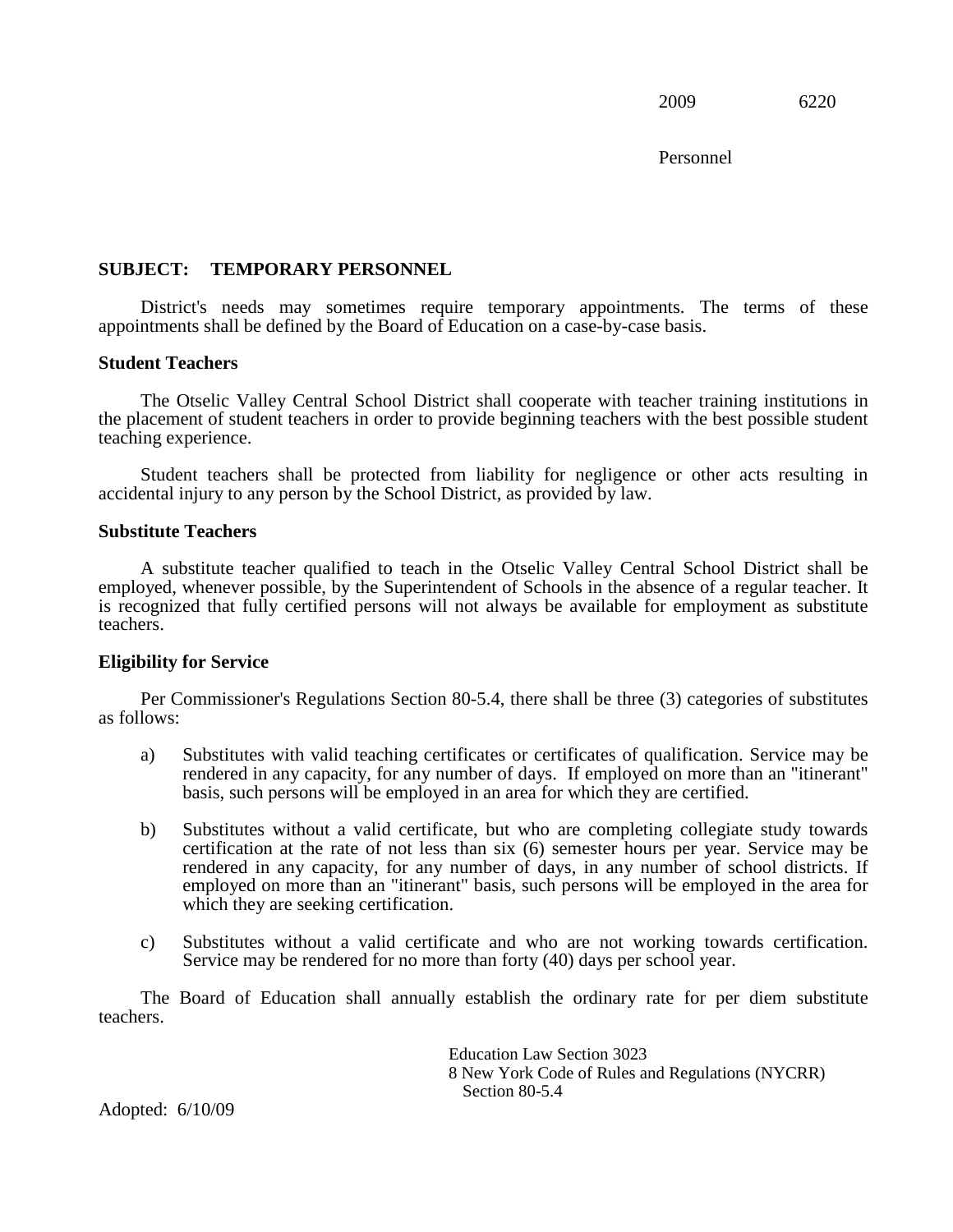Personnel

# **SUBJECT: SCHOOL VOLUNTEER**

(Please Note: This policy does not apply to chaperones for field trips or other short term volunteer activities)

 The Board of Education recognizes that the use of volunteers strengthens school/community relations and can assist district employees in providing more individualized and enriched opportunities in instruction. The Board encourages volunteers from all backgrounds and age groups who are willing to through positive participation, builds an understanding of school programs among interested citizens, share their time, training, experience or personal characteristics to benefit the students of the district.

 serve in that capacity without compensation or employee benefits except for liability protection under the District's insurance program. Volunteers are to work under the direction of the teacher(s) and Volunteers are persons who are willing to donate their time and energies to assist principals, teachers, and other school personnel in implementing various phases of school programs. Volunteers shall administrator(s) to whom they are assigned. Their activities with children will be closely coordinated and supervised. Volunteers will not be used to provide transportation for school-sponsored activities.

 authorization for a reference check. After the application is reviewed and screened and references are Persons wishing to volunteer must contact the Superintendent or Building Principal or other individuals designated by the Superintendent or Building Principal and must complete a volunteer application form. The application form shall require the volunteer applicant to disclose any criminal convictions. The application form shall also require the applicant to provide reference and checked by the Building Principal, the application will be then forwarded to the Superintendent for his/her final evaluation. Following approval from the Superintendent volunteers will be placed on the list of approved volunteers. It should be noted that the Superintendent will retain the right to approve or reject any volunteer applications submitted for consideration.

 and obligation under school rules, relevant district policies and regulations, and any applicable laws. The person to whom the volunteer is assigned shall make volunteers aware of their expected duties All volunteers are required to act in accordance with district policies, regulations and school rules.

Adoption Date: July 8, 2010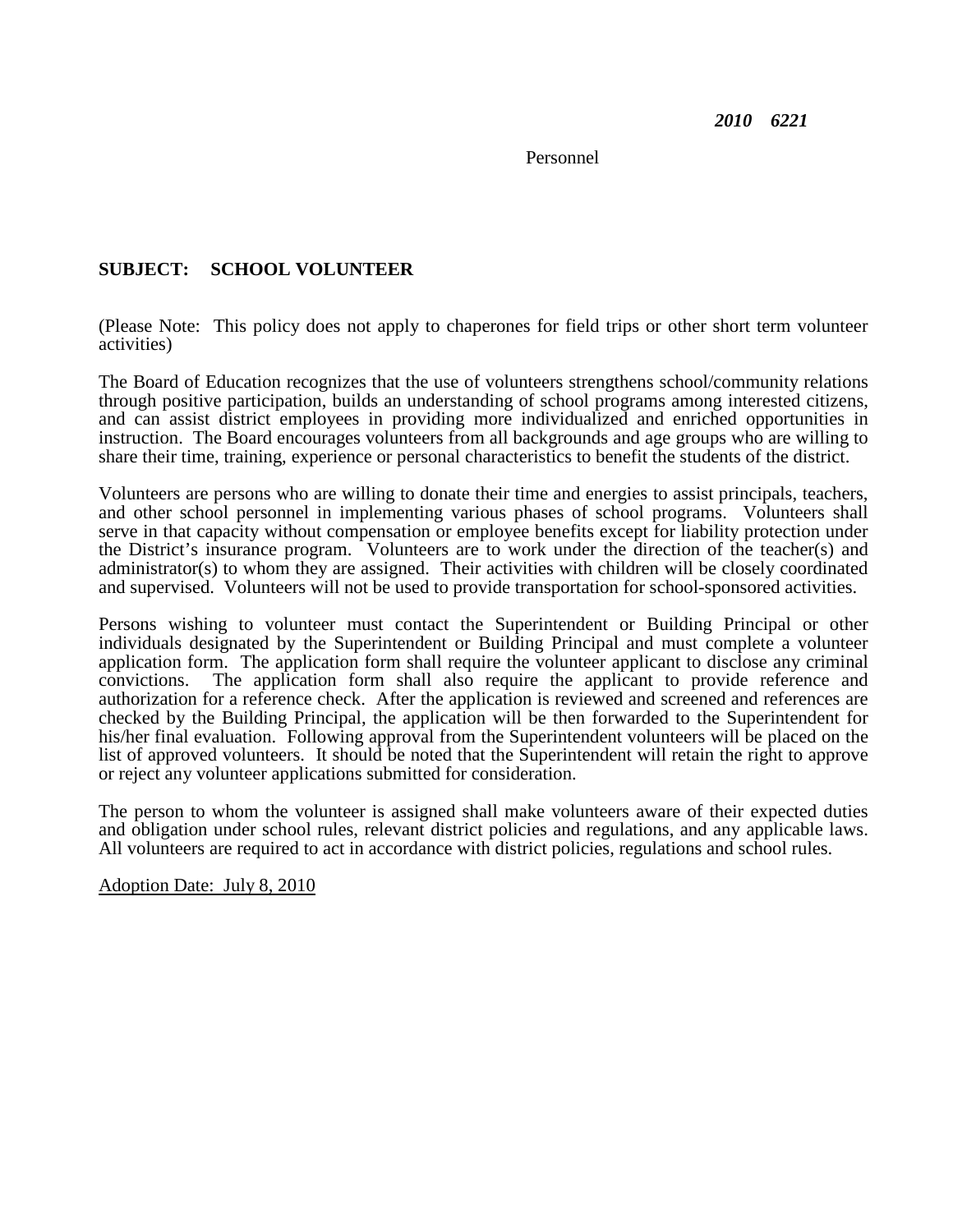2009 6320 1 of 2

Personnel

# **SUBJECT: SUPPLEMENTARY SCHOOL PERSONNEL**

# **Teacher Aides**

In accordance with the Regulations of the Commissioner, the Board of Education may employ teacher aides to assist in the daily operation of the school through **non-teaching duties**.

 Superintendent in accordance with Civil Service guidelines. Teacher aides shall be responsible to the The duties and responsibilities to be assumed by teacher aides shall be outlined by the Building Principal/designee.

A teacher aide may be assigned to assist teachers in such non-teaching duties as:

- Managing records, materials and equipment; a) Managing records, materials and equipment; b) Attending to the physical needs of children; and
- 
- c) Supervising students and performing such other services as support teaching duties when such services are determined and supervised by a teacher.

# **Teaching Assistants**

 **instructional service** to students. In accordance with the Regulations of the Commissioner, the Board of Education may employ teaching assistants to provide, under the general supervision of a licensed or certified teacher, **direct** 

Teaching assistants assist teachers by performing duties such as:

- Working with individual students or groups of students on special instructional projects;
- development of appropriate learning aspects; a) Working with individual students or groups of students on special instructional projects; b) Providing the teacher with information about students that will assist the teacher in the
- c) Assisting students in the use of available instructional resources and assisting in the development of instructional materials;
- d) Utilizing their own special skills and abilities by assisting in instructional programs in such areas as foreign language, arts, crafts, music, and similar subjects; and
- e) Assisting in related instructional work as required.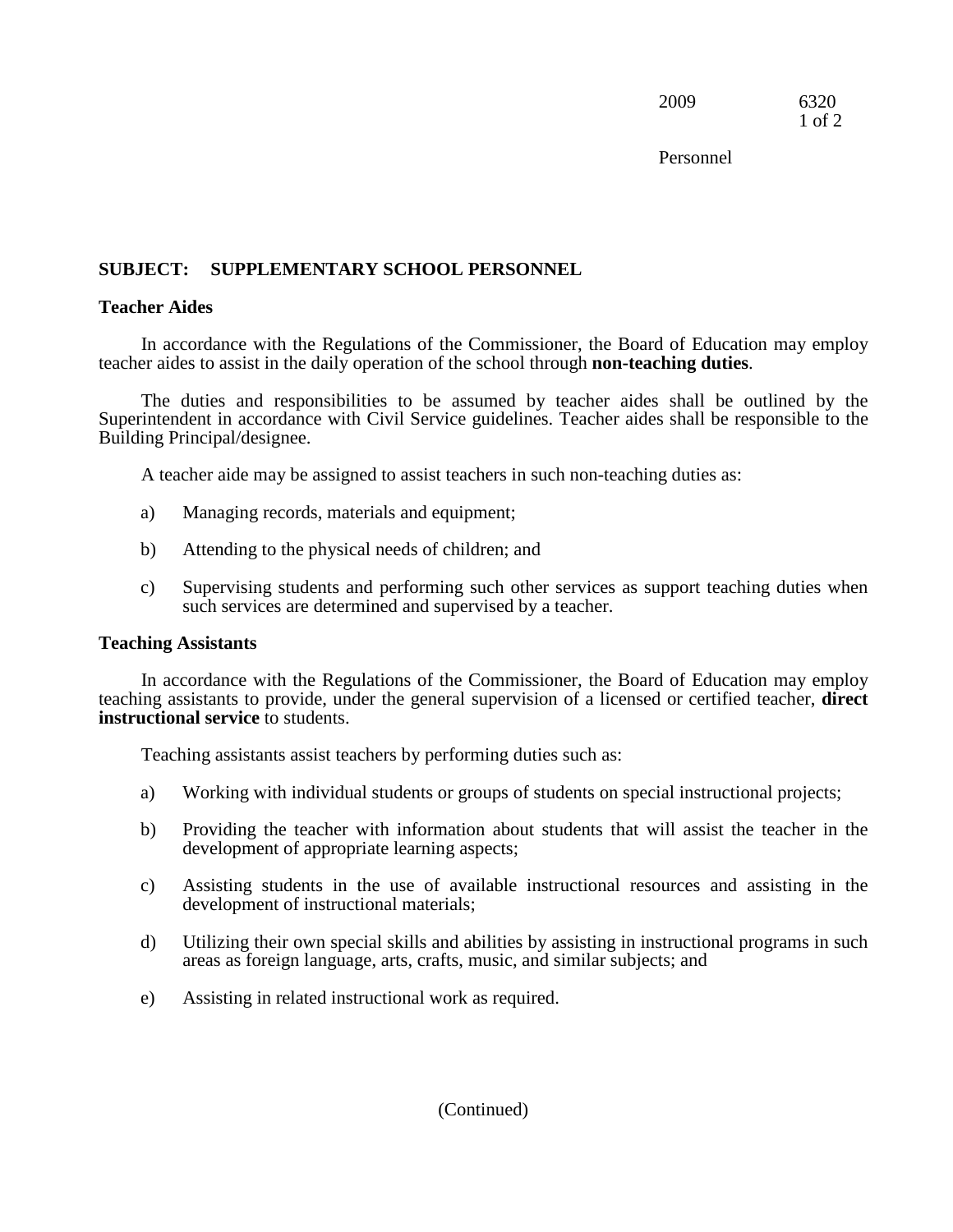2009 6320 2 of 2

Personnel

# **SUBJECT: SUPPLEMENTARY SCHOOL PERSONNEL (Cont'd.)**

and while under the general supervision of a teacher, perform such duties as: Teaching assistants who hold a pre-professional teaching assistant certificate shall have the same scope of duties as enumerated above for other teaching assistants. Within that scope of duties, teaching assistants holding a pre-professional teaching assistant certificate may, at the discretion of the District,

- individual students: a) Working with small groups of students so that the teacher can work with a large group or
- Helping a teacher to construct a lesson plan;
- individual students;<br>
b) Helping a teacher to construct a lesson plan;<br>
c) Presenting segments of lesson plans, as directed by the teacher;
- d) Communicating with parents of students at a school site or as otherwise directed by a teacher; and
- e) Helping a teacher to train other teaching assistants.

Licensure and certification requirements shall be as mandated pursuant to Commissioner's Regulations.

> 8 New York Code of Rules and Regulations (NYCRR) Section 80-5.6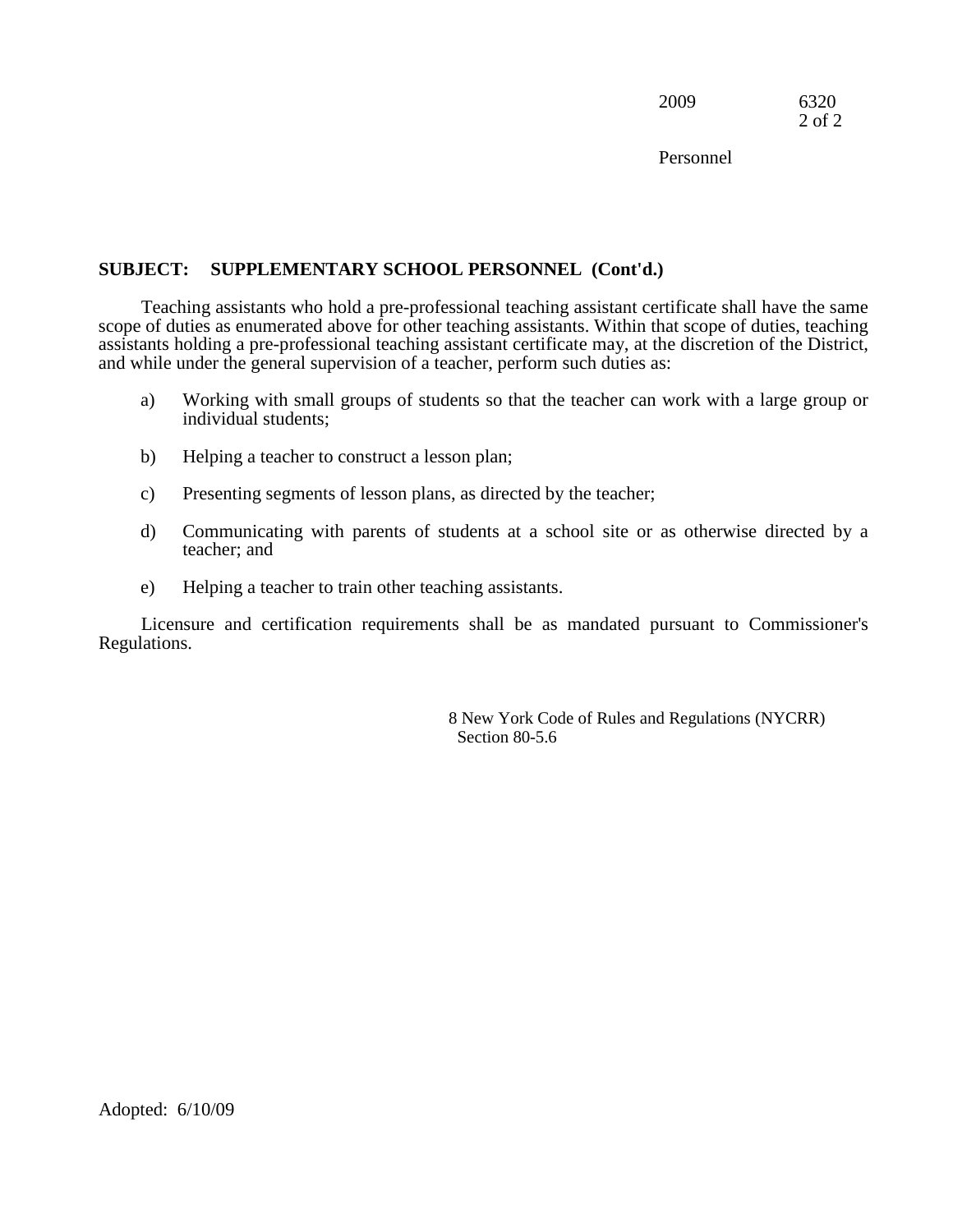Personnel

# **SUBJECT: MAINTAINING DISCIPLINE AND CONDUCT**

 appropriate conduct during school hours and at extracurricular events on and off school property. All personnel employed by the District are responsible for maintaining student discipline and

School property shall mean in or within any building, structure, athletic playing field, playground, parking lot or land contained within the real property boundary line of a public elementary or secondary school; or in or on a school bus as defined in Vehicle and Traffic Law Section 142. A school function shall mean a school-sponsored or school-authorized extracurricular event or activity regardless of where such event or activity takes place, including any event or activity that may take place in another state.

Education Law Section 2801(1) Education Law Section 2801(1) Adopted: 6/10/09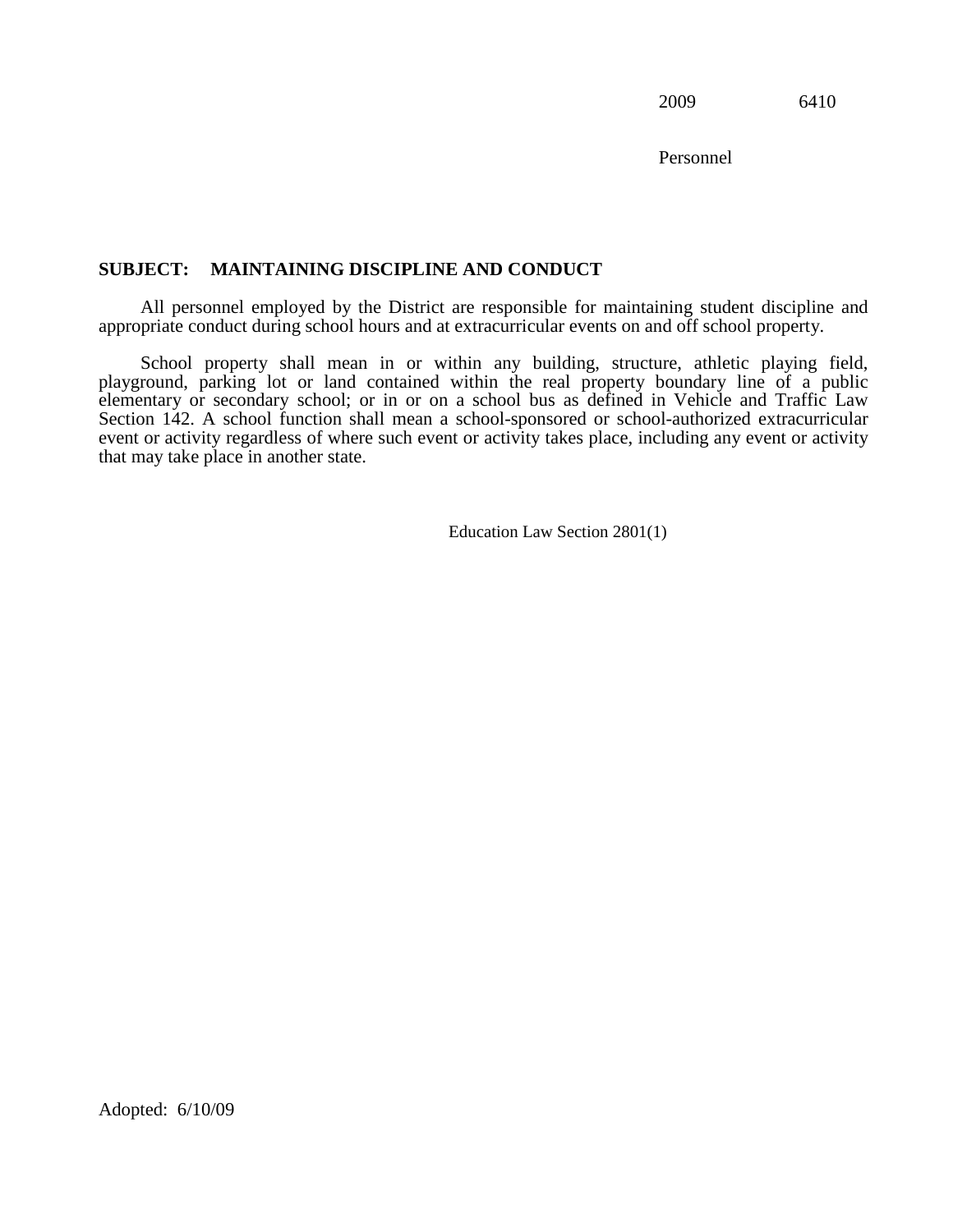Personnel

# **SUBJECT: PRIVACY OF MEDICAL RECORDS (SCHOOL EMPLOYEES)**

In order to comply with the provisions of the Health Insurance Portability and Accountability Act (HIPAA) and to assure the privacy of Otselic Valley Central School District employee medical records, the Otselic Valley Central School District shall provide that all identifiable medical records will be maintained in a secure and confidential fashion. Medical records under this policy shall include all information relating to the Otselic Valley Central School District Health Insurance and Dental Plans and any medical or dental health related reimbursement procedure or documents. Medical records maintained for other purposes for the personnel function are exempt from coverage under the Health Insurance Portability and Accountability Act, though it is understood that such records are also confidential in nature.

The Board shall, on a yearly basis, appoint a Privacy Officer to review procedures and practices relating to the confidentiality of employee medical records.

 disciplinary action being taken against the employee. All employees of the Otselic Valley Central School District who have access to covered identifiable medical records will be required to attend training regarding the Health Insurance Portability and Accountability Act regulations and will be expected to maintain such information in accordance with the regulations provided for under the Health Insurance Portability and Accountability Act and Otselic Valley Central School District policies. Failure to do so may result in

Business Associate Agreements and letters of compliance will be developed and distributed in accordance with the Act.

A Notice of Compliance will be developed in accordance with the provisions of the Act and distributed to all plan participants and posted in District buildings.

The Superintendent is authorized to develop regulations relating to the maintenance and confidentiality of District employee medical information as may be required.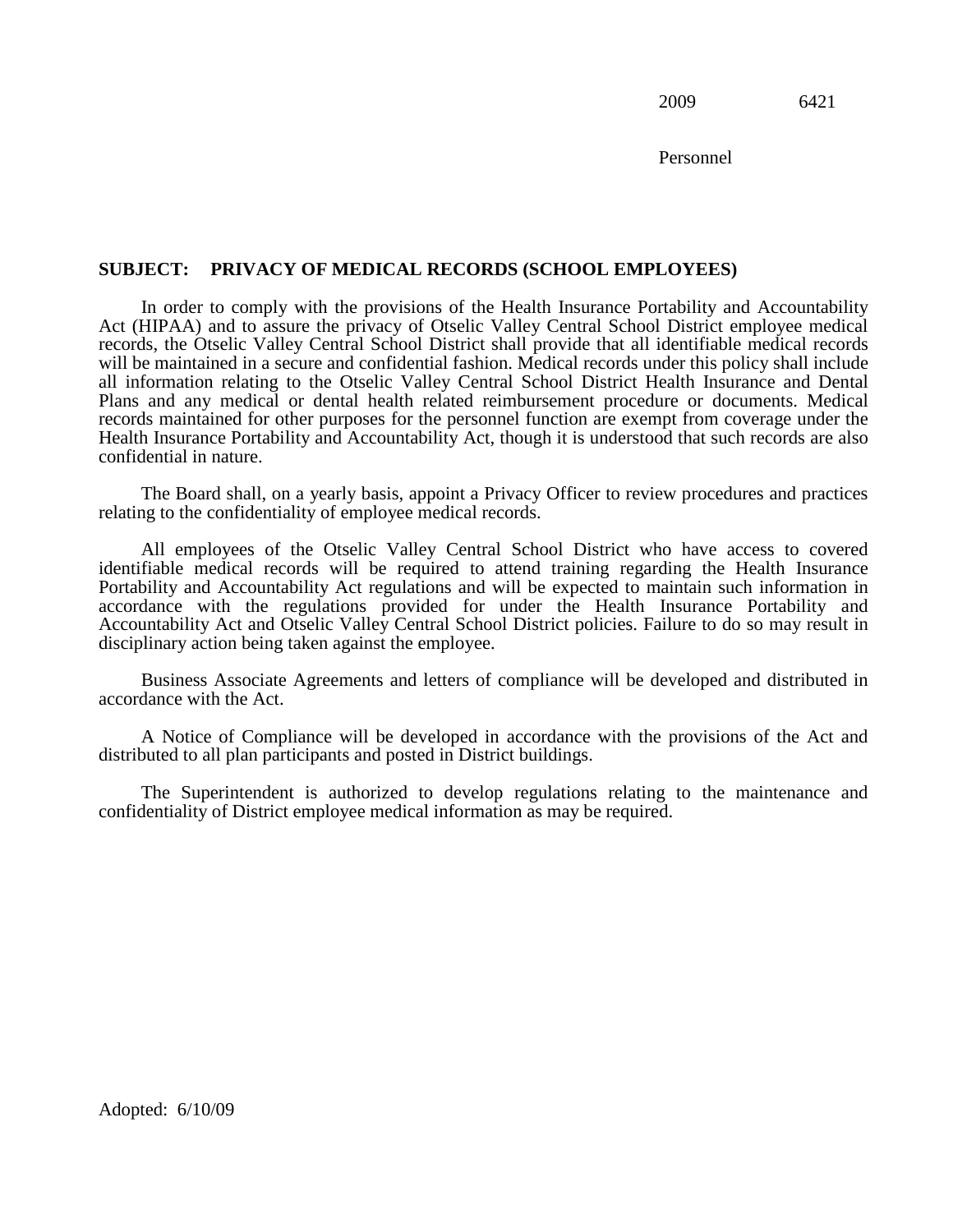Personnel

# **SUBJECT: EMPLOYEE ACTIVITIES Political Activities**

The Board of Education recognizes the right of its employees, as citizens, to engage in political activities and to exercise their constitutionally-protected rights to address matters of public concern.

However, a District employee's constitutional rights to raise matters of public concern are limited when the speech or action occurs on school grounds and/or during school times. When such speech or action occurs on school grounds and/or during school time, the Board of Education can impose reasonable restrictions on the time, place and manner of the speech or action, and can further regulate the content of such speech when it materially imperils the efficient operation of the school.

Teachers may not use their classrooms or school surroundings as a means to promote their personal political views and beliefs. However, teachers are encouraged to address issues of current events for their instructional and informational value to students, to invite public and/or political figures to visit the classroom as a community resource, and to motivate students to participate in the political process.

#### **Solicitations by Staff**

Staff members shall not be engaged in advertising or commercial solicitations on school time, except as authorized by the Superintendent and/or designee.

NOTE: Refer also to Policy #5560 -- Use of Federal Funds for Political Expenditures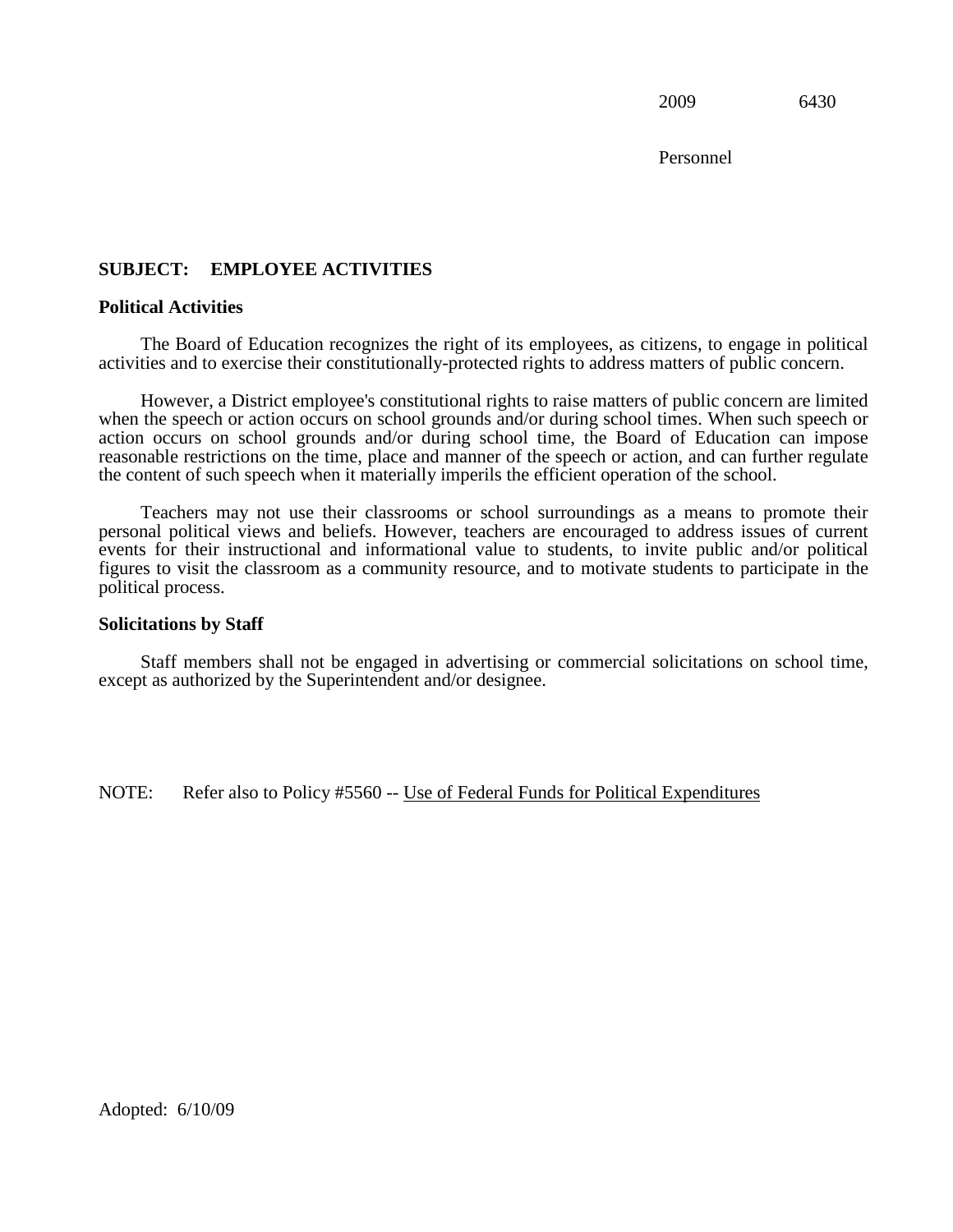2009 6470 1 of 2

Personnel

# **SUBJECT: STAFF USE OF COMPUTERIZED INFORMATION RESOURCES**

The Board of Education will provide staff with access to various computerized information resources through the District's computer system (DCS hereafter) consisting of software, hardware, computer networks and electronic communication systems. This may include access to electronic mail, so-called "on-line services" and the "Internet." It may also include the opportunity for some staff to have independent access to the DCS from their home or other remote locations. All use of the DCS, including independent use off school premises, shall be subject to this policy and accompanying regulations.

 research and contact others in the educational world. The Board anticipates that staff access to various associated with their positions and assignments. Toward that end, the Board directs the Superintendent The Board encourages staff to make use of the DCS to explore educational topics, conduct computerized information resources will both expedite and enhance the performance of tasks or his/her designee(s) to provide staff with training in the proper and effective use of the DCS.

Staff use of the DCS is conditioned upon written agreement by the staff member that use of the DCS will conform to the requirements of this policy and any regulations adopted to ensure acceptable use of the DCS. All such agreements shall be kept on file in the District Office.

Generally, the same standards of acceptable staff conduct which apply to any aspect of job performance shall apply to use of the DCS. Employees are expected to communicate in a professional manner consistent with applicable District policies and regulations governing the behavior of school staff. Electronic mail and telecommunications are not to be utilized to share confidential information about students or other employees.

This policy does not attempt to articulate all required and/or acceptable uses of the DCS; nor is it the intention of this policy to define all inappropriate usage. Administrative regulations will further define general guidelines of appropriate staff conduct and use as well as proscribed behavior.

 District staff shall also adhere to the laws, policies and rules governing computers including, but not limited to, copyright laws, rights of software publishers, license agreements, and rights of privacy created by federal and state law.

Staff members who engage in unacceptable use may lose access to the DCS and may be subject to further discipline under the law and in accordance with applicable collective bargaining agreements. Legal action may be initiated against a staff member who willfully, maliciously or unlawfully damages or destroys property of the District.

#### **Privacy Rights**

 control and inspection. The computer coordinator may access all such files and communications to Staff data files and electronic storage areas shall remain District property, subject to District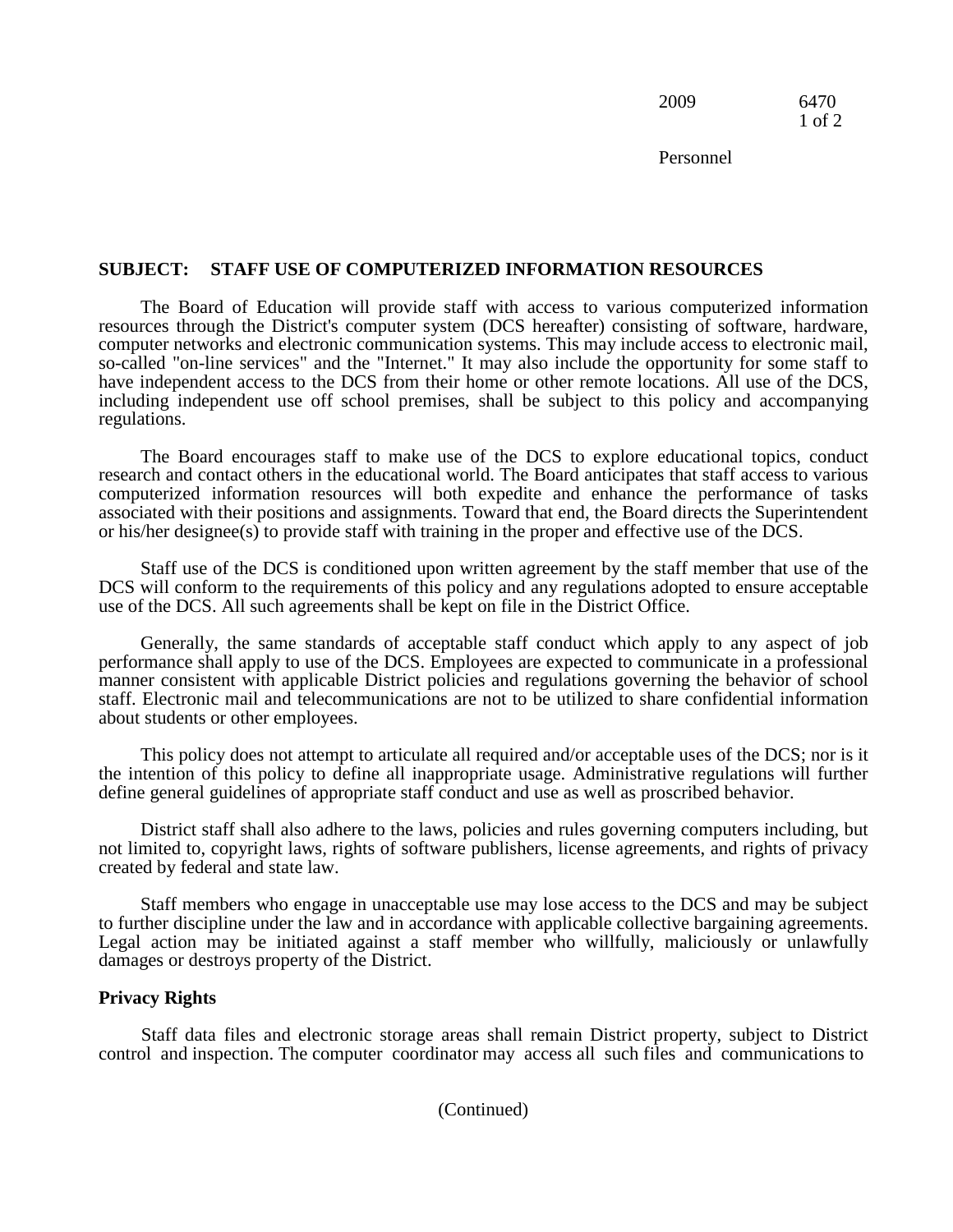2009 6470 2 of 2

Personnel

# **SUBJECT: STAFF USE OF COMPUTERIZED INFORMATION RESOURCES (Cont'd.)**

ensure system integrity and that users are complying with requirements of this policy and accompanying regulations. Staff should **NOT** expect that information stored on the DCS will be private.

#### **Implementation**

 Administrative regulations will be developed to implement the terms of this policy, addressing general parameters of acceptable staff conduct as well as prohibited activities so as to provide appropriate guidelines for employee use of the DCS.

NOTE: Refer also to Policy #8271 -- The Children's Internet Protection Act: Internet Content Filtering/Safety Policy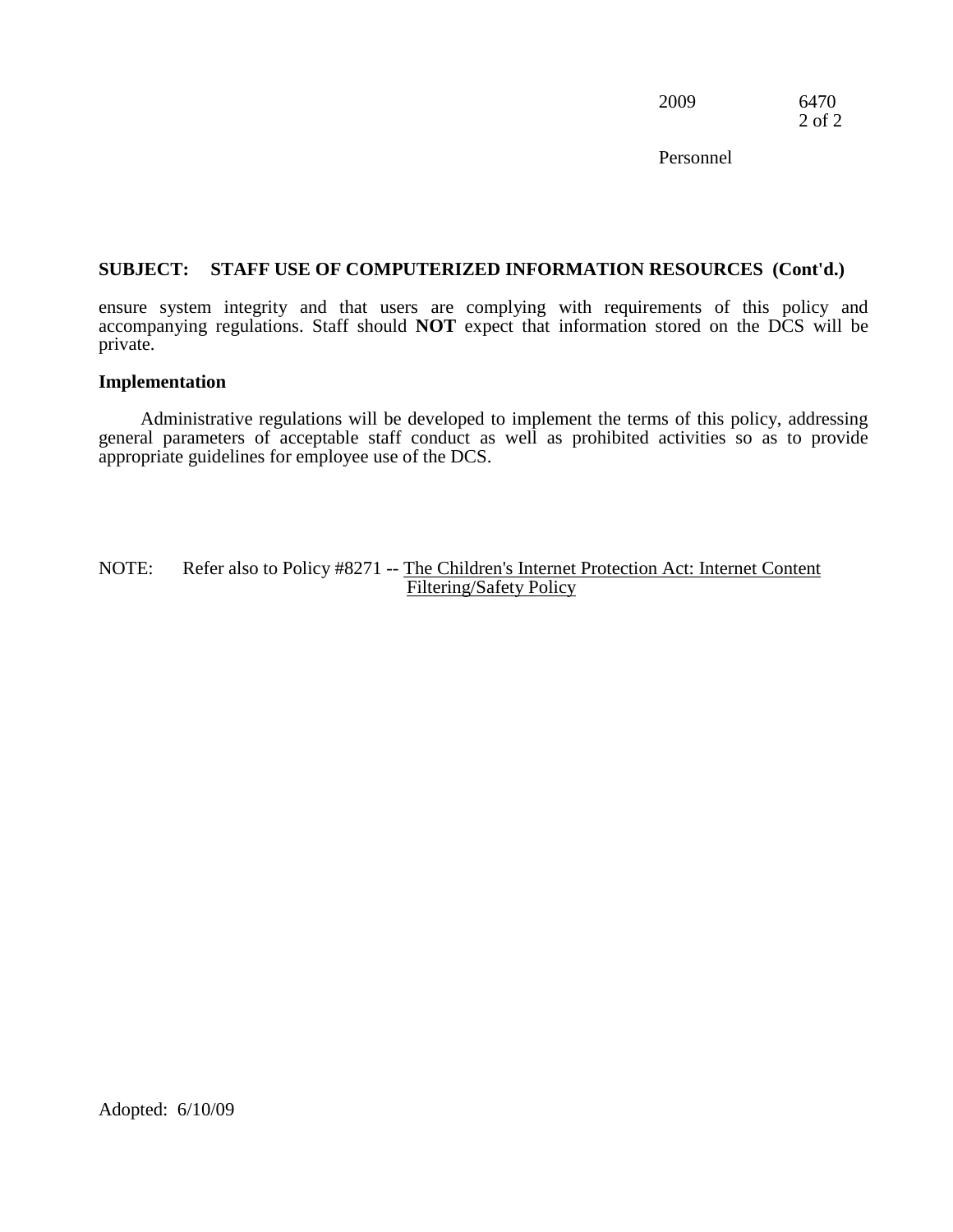2009 6540 1 of 2

Personnel

#### **SUBJECT: DEFENSE AND INDEMNIFICATION OF BOARD MEMBERS AND EMPLOYEES**

#### **Liability Protection Pursuant to Education Law**

 The Board of Education recognizes its statutory obligation to indemnify School District employees (and in certain circumstances, Board of Education members and volunteers) pursuant to the provisions of Sections 3023, 3028 and 3811 of the Education Law. For the purposes of this policy, the term "employee" shall be as defined in the applicable statute(s).

The District shall not be subject to the duty to defend unless the employee, within the time prescribed by statute, delivers appropriate notice of the claim to the Board of Education.

- five (5) days after service of process upon him/her. The statute mandates only written a) For purposes of Education Law Section 3811, the employee must give written notice within notice of the claim to the Board of Education; however, submission of relevant legal documents by the employee to the Board is also encouraged.
- b) For purposes of Education Law Sections 3023 and 3028, the employee must deliver the original or a copy of the relevant legal documents to the Board within ten (10) days after service of process upon him/her.

 protection and/or legal defense unless the employee was, at the time of the alleged incident, acting in The District will provide legal defense and/or indemnification for all damages, costs, and reasonable expenses incurred in the defense of an action or proceeding if authorized pursuant to statute and provided that the alleged action or omission which occurred or allegedly occurred is covered by the appropriate statute(s). Furthermore, the District will not be required to provide indemnification the discharge of his/her duties within the scope of his/her employment or authorized volunteer duties and/or under the direction of the Board of Education.

#### **Public Officers Law Section 18**

The Board of Education hereby also confers the benefits of Section 18 of the New York State Public Officers Law upon the "employees" of the District, as defined in Section 18 of the Public Officers Law; and the District assumes the liability for the costs incurred in accordance with the provisions of Section 18. The benefits accorded to District employees under Section 18 of the Public Officers Law shall supplement and be available in addition to defense or indemnification protection conferred by other enactment or provisions of law.

 District Officers; District employees; volunteers expressly authorized to participate in a District The term "employees" shall include members of the Board of Education; the Superintendent; sponsored volunteer program; or any other person holding a position by election, appointment or employment in the service of the District, whether or not compensated. The term "employee" shall also include a former employee, his/her estate or judicially appointed representative.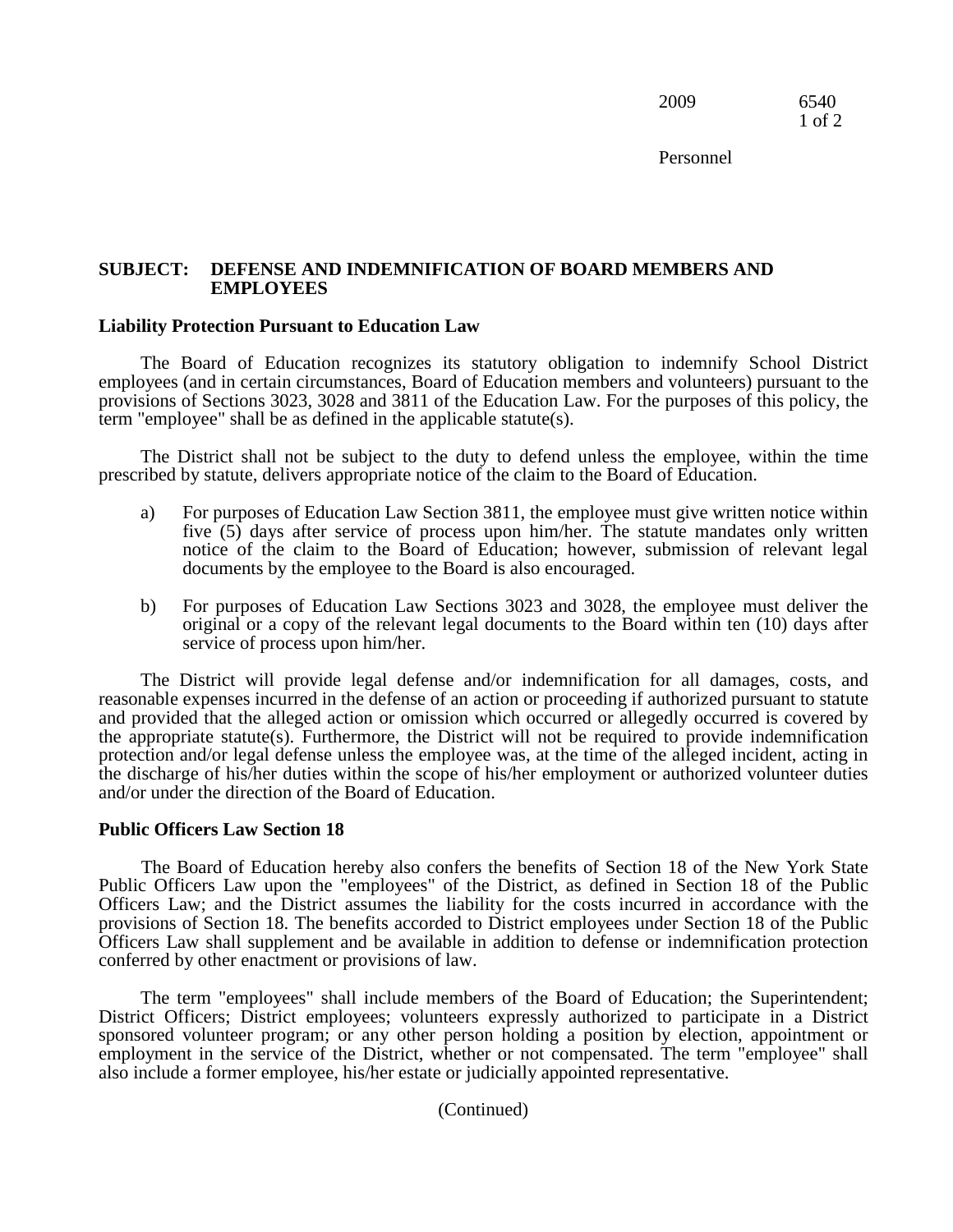2009 6540 2 of 2

Personnel

#### **SUBJECT: DEFENSE AND INDEMNIFICATION OF BOARD MEMBERS AND EMPLOYEES (Cont'd.)**

Pursuant to the provisions of Section 18 of the Public Officers Law, and upon compliance by the employee with the requirements of this statute, the District shall provide for the defense of the employee in any civil action or proceeding, state or federal, arising out of any alleged act or omission which occurred or allegedly occurred while the employee was acting within the scope of his/her public employment or duties. Furthermore, the District shall indemnify and save harmless its employees in the amount of any judgment obtained against such employees in a state or federal court, or in the amount of any settlement of a claim, provided that the act or omission from which such judgment or claim arose occurred while the employee was acting within the scope of his/her public employment or duties. However, in the case of a settlement, the duty to indemnify and save harmless shall be conditioned upon the approval of the amount of the settlement by the Board of Education.

 The duty to defend and/or indemnify and save harmless, in accordance with Section 18 of the Public Officers Law, shall be conditioned upon the delivery by the employee to the School Attorney or to the Superintendent a written request to provide for his/her defense, together with the original or a copy of any summons, complaint, process, notice, demand or pleading within ten (10) days after he/she is served with such document. Pursuant to Section 18, the full cooperation of the employee in the defense of such action or proceeding and in the defense of any action or proceeding against the District based upon the same act or omission, and in the prosecution of any appeal, shall also be required as a condition for the District's duty to defend and/or indemnify and save harmless to exist.

#### **Exceptions to Liability Coverage**

 coverage pursuant to law. Additionally, indemnification coverage and/or the duty to provide a defense Indemnification coverage and/or provision of legal defense by the District will not apply unless the actionable claim is of the type covered by the statute(s) and/or is not otherwise exempt from shall not arise where such action or proceeding is brought by or on behalf of the School District.

> authorized by the No Child Left Behind Act of 2001, Paul D. Coverell Teacher Protection Act of 2001, as 20 United States Code (USC) Section 6731 et seq. Education Law Sections 1604(25), 1604(31-b), 1709(26), 1709(34-b), 2560, 3023, 3028 and 3811 General Municipal Law Sections 6-n and 52 Public Officers Law Section 18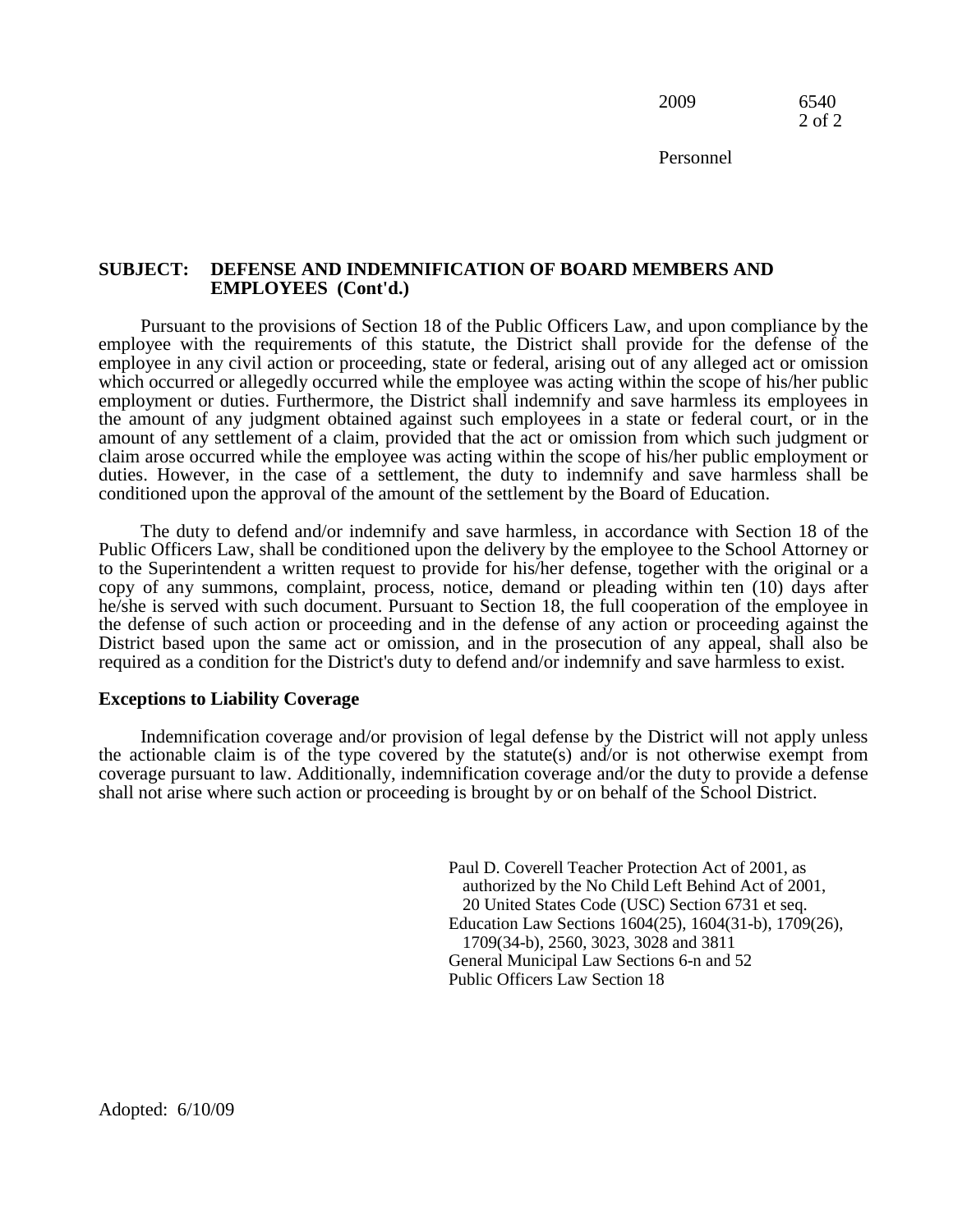2009 6550 1 of 2

Personnel

# **SUBJECT: LEAVES OF ABSENCE**

- a) In general, leaves of absence:
	- 1. Shall be administered by the Superintendent.
	- 2. The Board reserves the right to grant leaves of absence for purposes or under conditions not contemplated or considered in the policy statement.
	- 3. Under laws and rules governing such action, the Board may undertake appropriate disciplinary action where a leave of absence is falsely requested or improperly used.
	- conditions of a leave of absence may not be altered. 4. Except by permission of the Superintendent, as expressed in writing, the purpose or
- b) Leaves of absence, contractual, et al:
	- 1. Employees who are members of a negotiating unit:

Authorization is granted to approve requests for leaves of absence submitted pursuant to provisions of contracts in effect between the District and each bargaining unit.

2. Employees who are not members of a negotiating unit:

Authorization is granted to approve requests for leaves of absence submitted by such employees where such requests are consistent with provisions of contracts in effect between the District and the bargaining unit most compatible with the employment status of the employee.

3. Employees who are under contract to the District:

Authorization is granted to implement provisions for leaves of absence contained in each such contract.

- c) Leaves of absence, unpaid, not covered in b) 1. above:
	- 1. Subject to limitations enumerated in this policy statement, authorization is granted for the following unpaid leaves of absence.
		- (a) For a period of time not to exceed one (1) school year for approved graduate study, such leave to include any required internship experience.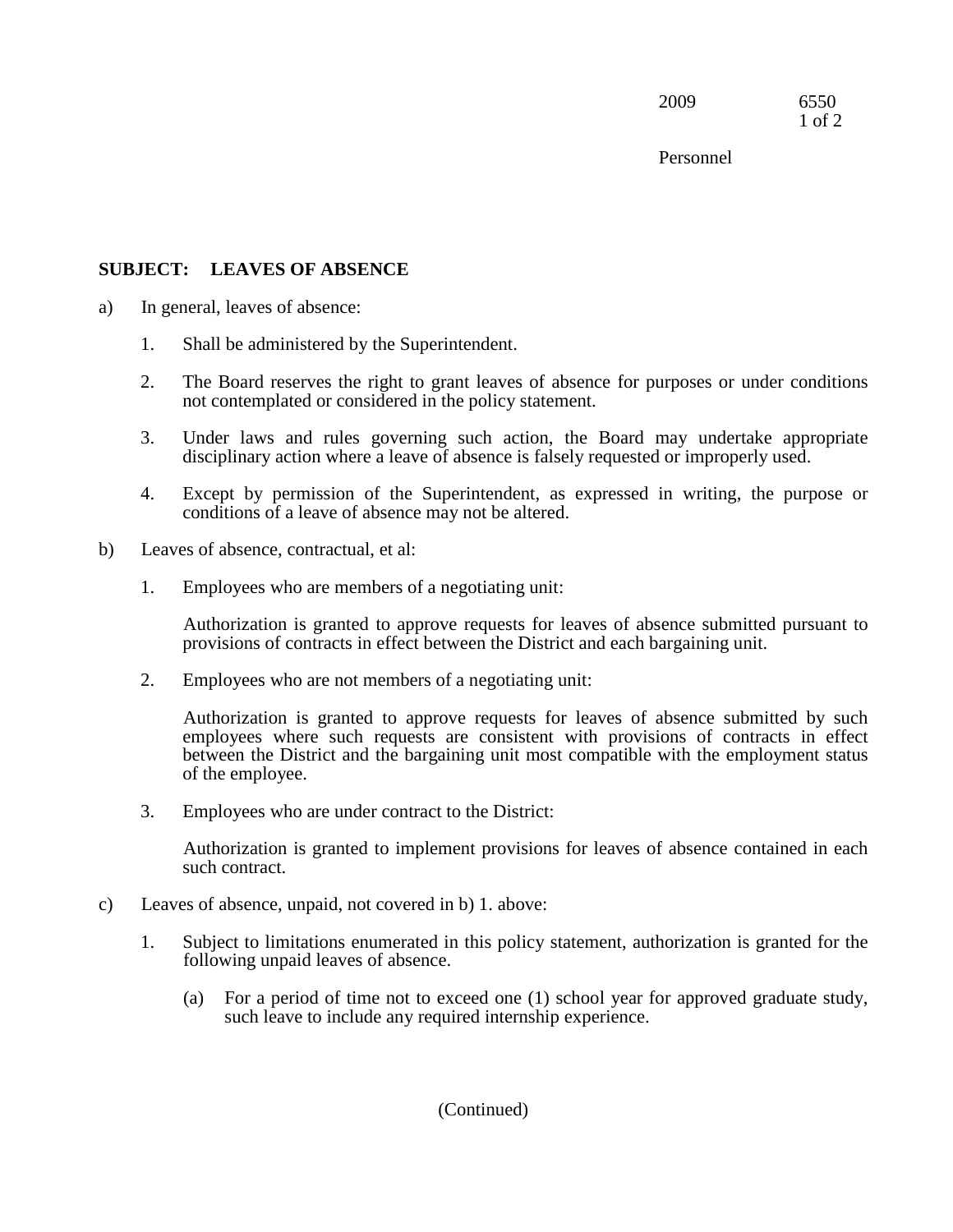2009 6550 2 of 2

Personnel

# **SUBJECT: LEAVES OF ABSENCE (Cont'd.)**

- (b) At the expiration of a paid sick leave of absence, to extend such a leave of absence for a period of time not to exceed the end of the school year next succeeding the school year in which the paid leave of absence commenced.
- 2. Unpaid leaves of absence shall not be used to extend vacation periods, to take vacations, to engage in other occupations, or to provide additional personal leaves, except that the Superintendent shall have discretion, where circumstances warrant, to approve leaves of absence for such purposes.
- 3. Unpaid leaves of absence shall not be granted unless the services of a substitute employee, satisfactory in the discretion of the Superintendent, can be secured.
- 4. Except where it interferes with an employee's legal or contractual rights, the timing of unpaid leaves of absence will be granted at the convenience of the District.

#### **Emergency Service Volunteer Leave**

Upon presentation of a written request from the American Red Cross and with the approval of the Superintendent, employees certified by the American Red Cross as disaster volunteers shall be granted leave from work with pay for up to twenty (20) days in any calendar year to participate in specialized disaster relief operations. This leave shall be provided without loss of seniority, compensation, sick leave, vacation leave or other overtime compensation to which the volunteer is otherwise entitled.

# **Military Leave**

The District will comply with state and federal laws regarding military leave and re-employment.

Uniformed Services Employment and Reemployment Rights Act of 1994 (USERRA) 38 United States Code (USC) Sections 4301-4333 Civil Service Law Sections 71-73 Education Law Sections 1709(16), 3005, 3005-a and 3005-b General Municipal Law Section 92-c Military Law Sections 242 and 243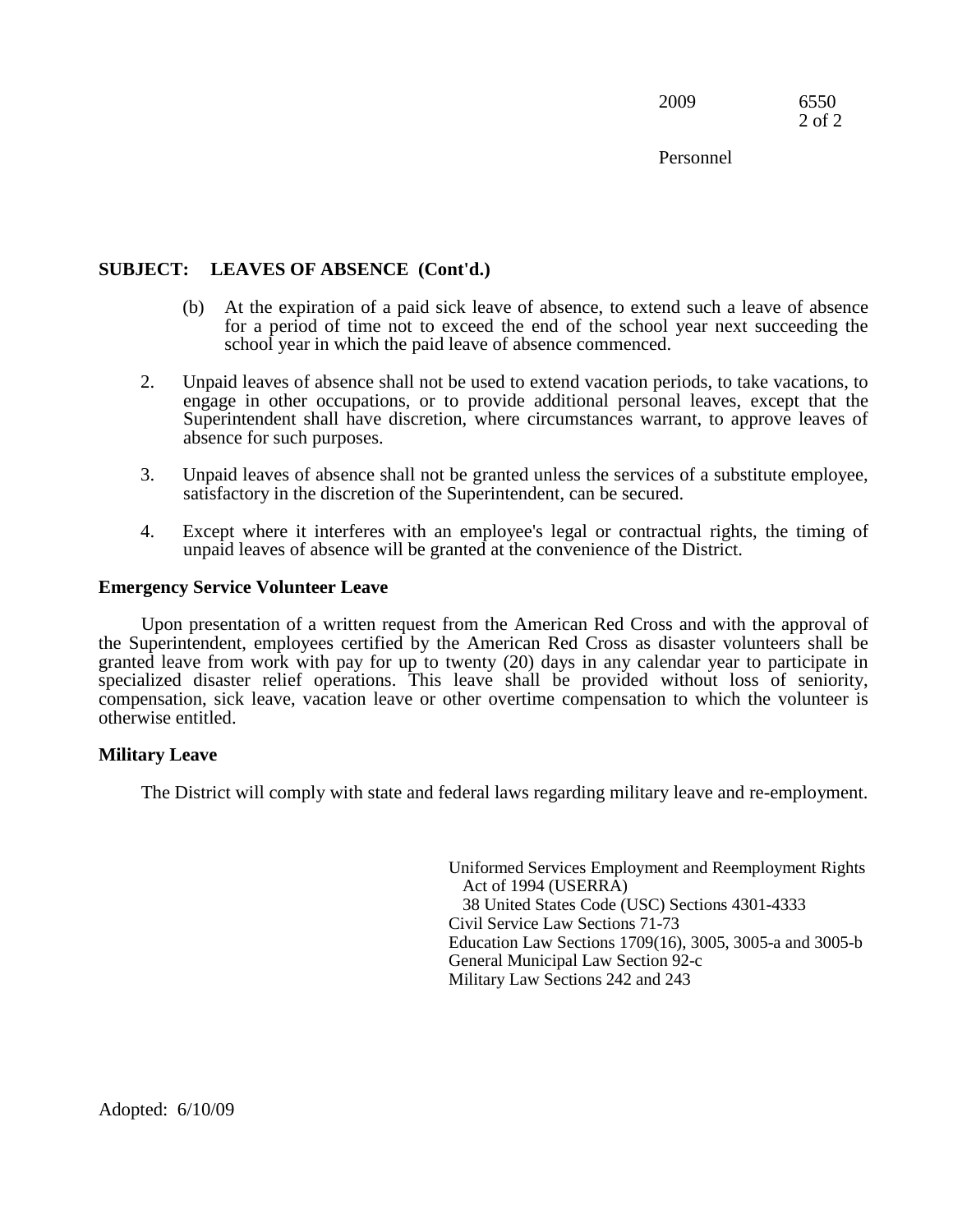2009 6551 1 of 2

Personnel

# **SUBJECT: FAMILY AND MEDICAL LEAVE ACT**

The Board of Education, in accordance with the Family and Medical Leave Act of 1993 (FMLA), gives "eligible" employees of the District the right to take unpaid leave for a period of up to twelve (12) workweeks in a twelve-month period as determined by the District. The District will compute the twelve-month period according to the following time frame: a "rolling" twelve-month period will be used that is measured backward from the date an employee uses any FMLA leave.

Employees are "eligible" if they have been employed by the District for at least twelve (12) months and for at least 1,250 hours of service during the previous twelve-month period. Full-time teachers are deemed to meet the 1,250 hour test. The law covers both full-time and part-time employees.

Qualified employees may be granted leave for one (1) or more of the following reasons:

- a) The birth of a child and care for the infant;
- b) Adoption of a child and care for the infant;
- c) The placement with the employee of a child in foster care;
- d) To care for a spouse, child or parent who has a serious health condition as defined by the FMLA;
- e) A serious health condition of the employee, as defined by the FMLA, that prevents the employee from performing his/her job.

 At the Board of Education's or employee's option, certain types of paid leave may be substituted for unpaid leave.

 An employee on FMLA leave is also entitled to have health benefits maintained while on leave. If an employee was paying all or part of the premium payments prior to leave, the employee will continue to pay his/her share during the leave period.

In most instances, an employee has a right to return to the same position or an equivalent position with equivalent pay, benefits and working conditions at the conclusion of the leave.

 employee's immediate family member. Failure to comply with these requirements may result in the denial of FMLA leave. The Board may also require that an employee present a certification of fitness The Board of Education has a right to thirty (30) days advance notice from the employee where practicable. In addition, the Board may require an employee to submit certification from a health care provider to substantiate that the leave is due to the serious health condition of the employee or the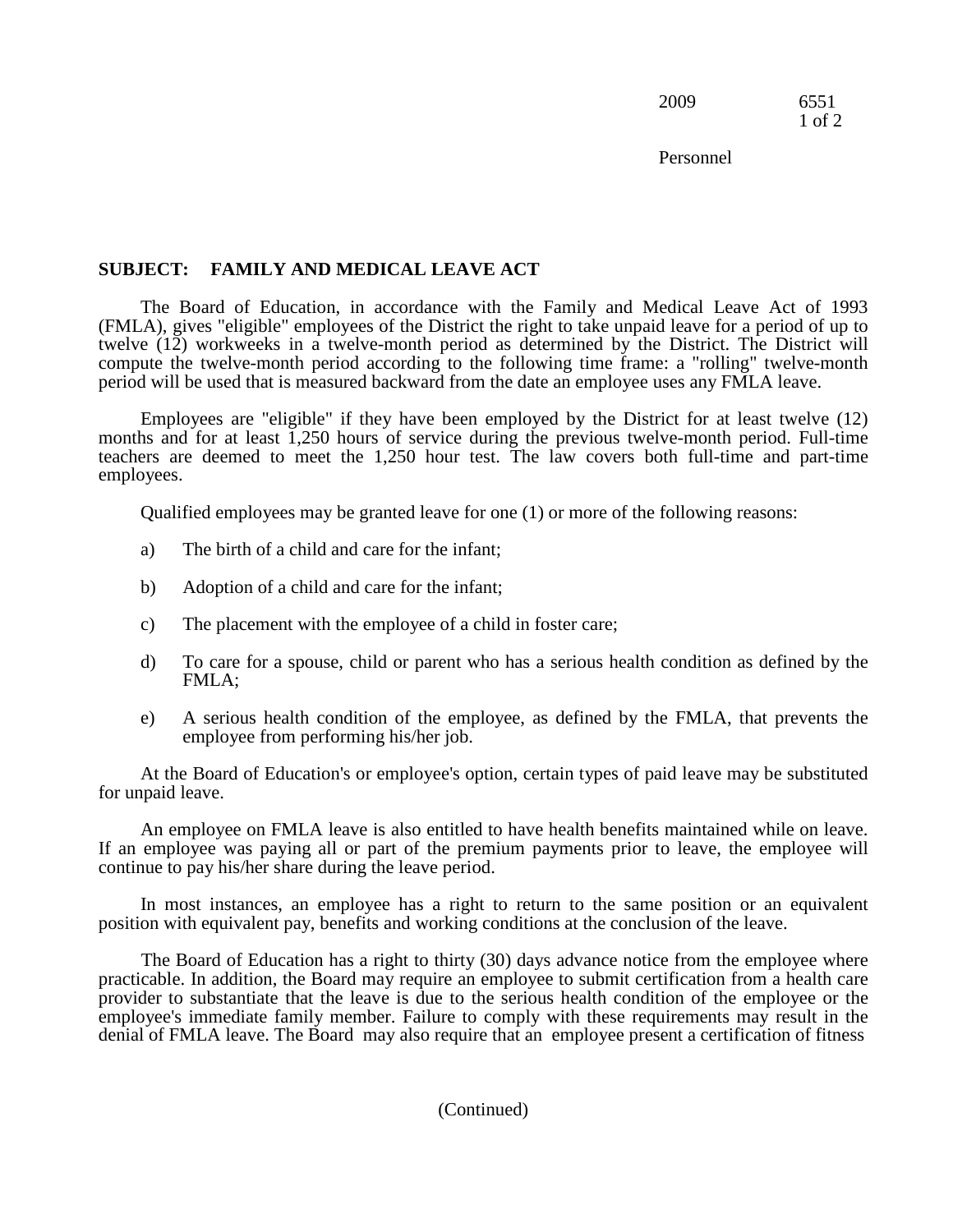of 2

Personnel

# **SUBJECT: FAMILY AND MEDICAL LEAVE ACT (Cont'd.)**

 to return to work when the absence was caused by the employee's serious health condition. The Board of Education has the right to deny restoration to employment if the employee does not furnish the certificate of fitness.

A notice which explains the FMLA's provisions and provides information concerning the procedures for filing complaints of violations of the FMLA shall be posted in each school building.

 employees of their rights and responsibilities under the FMLA. Administration is directed to develop regulations to implement this policy, informing

> 29 Code of Federal Regulations (CFR) Part 825 Family and Medical Leave Act of 1993 Public Law 103-3